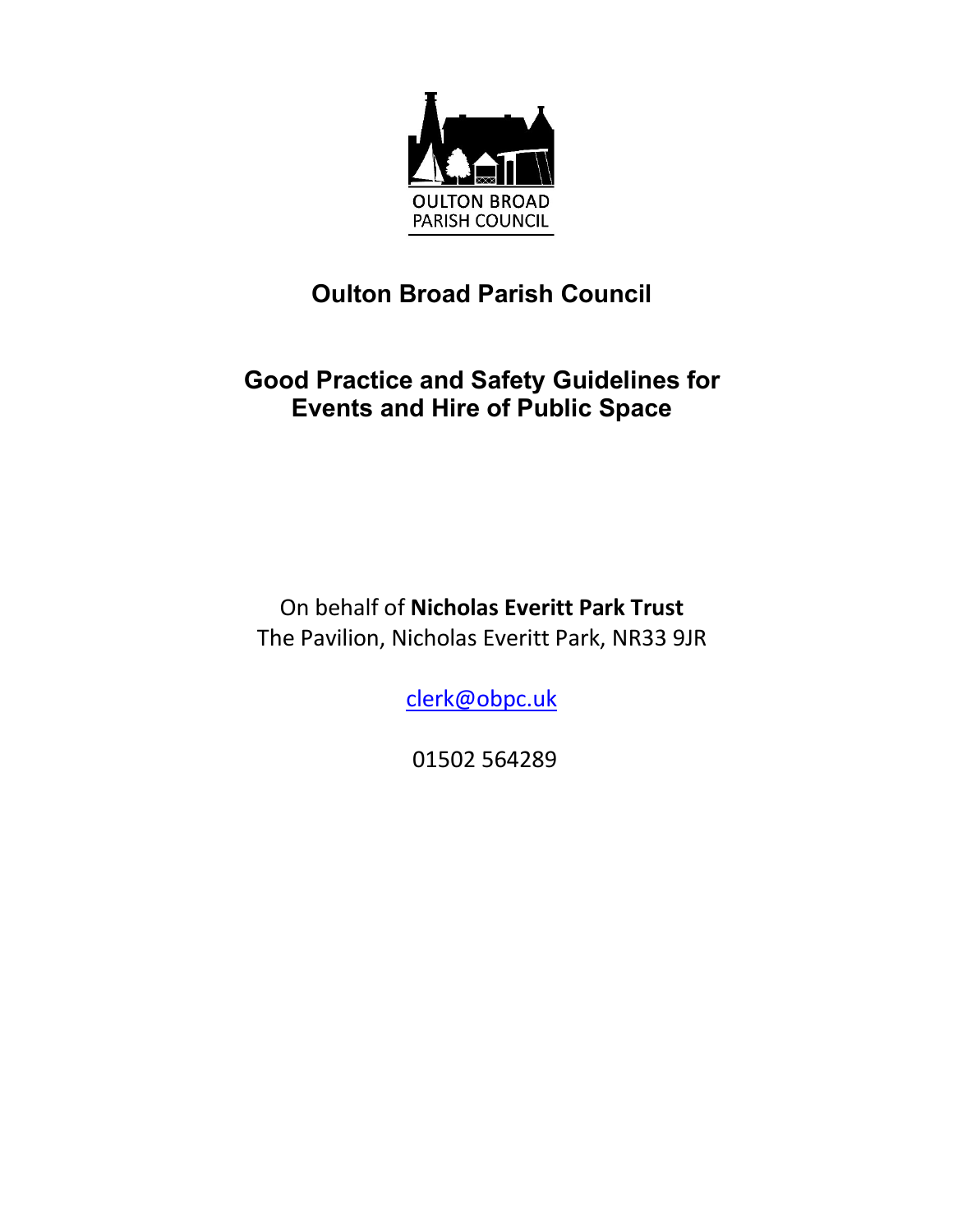## **Introduction**

All the events ran in Nicholas Everitt Part are kindly run by permission of Nicholas Everitt Park Trust. Oulton Broad Parish Council will be doing all the organising with the event holders. All events and activities held on Trust land require permission to be obtained in advance. This applies to events of all sizes from small community initiatives to large-scale productions that attract thousands of spectators.

Your aim is to produce a successful event which can be enjoyed safely by all visiting public. This information pack has been designed to assist individuals and organisations with arranging events. It assists any organiser of a private or public event on Trust land that requires the piece of land to have reduced access to other users or members of the public. The pack also provides details on using Trust managed open space for events and special occasions.

This information pack gives general advice that should be used when arranging any type of event. However, it must be remembered that events are extremely diverse, ranging from craft stalls to major music festivals. This guidance cannot be considered exhaustive. It is likely that additional guidance will be required for specialist events. Please note that when organising events OBPC will have to adhere to the Deed of Gift, the Trust's governing document.

The forms contained within the pack can be used for all events regardless of size. However, parts of the information may not be relevant for smaller events. Organisers are invited to share information with the Parish Clerk at any stage and to seek advice.

To achieve a successful event, you must identify all potential hazards and dangers and then decide, on your own or with appropriate help, the safety precautions that need to be taken and how you will put them in place.

As the event organiser you will be held ultimately responsible in law for the safety of people at your event. It is essential that all events, even those in aid of charity, should comply with recognised safety standards. Even if the purpose of the event is in aid of a good cause it will not protect people from having accidents or you from liability.

Major events will require additional information and you should first contact Oulton Broad Parish Council to discuss your plans before you make an application. This must be done a minimum of 6 months before the proposed event. However, it could and should take longer for a major event. It is advisable to refer to the 'The Purple Guide' which has been written by The Events Industry Forum in consultation with the events industry. Its aim is to help those event organisers who are duty holders to manage health and safety, particularly at large-scale music and similar events <https://noea.org.uk/resources/the-purple-guide/>please note that there is a subscription charge for this publication but if you are regularly organising major events it is a useful resource.

When planning and organising an event it is recommended that you refer to the 'The Event Safety Guide' produced by the Health & Safety Executive (ISBN 0-7176-2453-6 t: 01787 881165). <http://www.hse.gov.uk/event-safety/running.htm>

There will also be additional clubs and associations who may be able to offer specific advice and we work closely with the Suffolk Advisory Group who also consider the safety of events. <http://www.suffolkresilience.com/running-an-event-safely/>

The Oulton Broad Parish Council/Nicholas Everitt Park Trust Events Application Form must be completed **by the relevant deadline** and submitted along with all the relevant documentation **before** any consideration can be given to your request.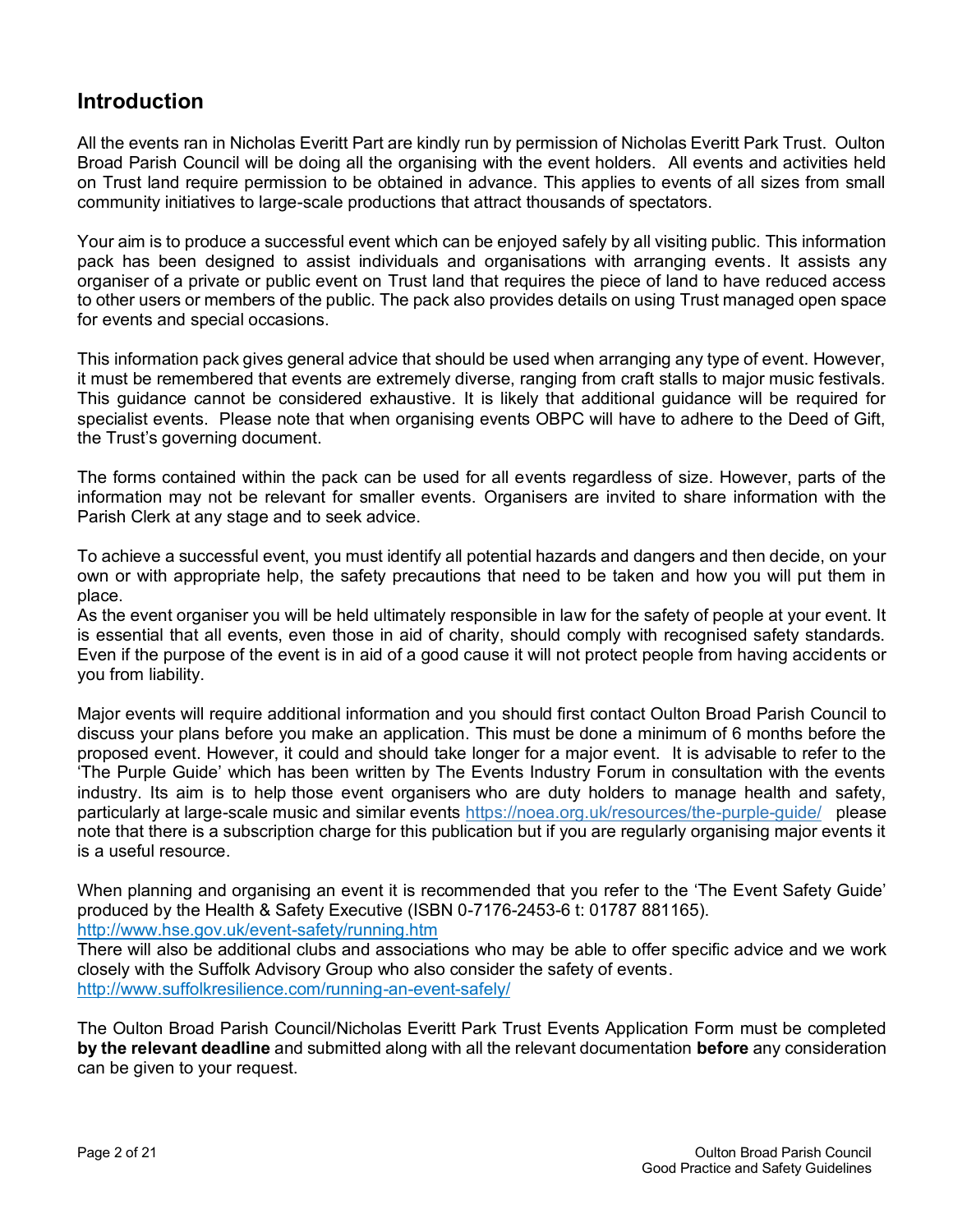**No advertising of your event may be undertaken until such time as the application consultation process has been finalised and Oulton Broad Parish Council has given you permission to hire/use its land**.

## **Stage 1 – Pre-Planning**

Detailed pre-planning is essential to ensure the event is safe and successful. The following needs to be considered at this stage:

The Event Management plan should be drafted at least three months before the event. For events with up to 1000 people you should aim to give three months' notice. For events with people between 1000 – 5000 you should aim for six months' notice. Events over 5000 people should be twelve months' notice (this is not applicable to our 'open space').

#### **Where**

Make sure the venue you have chosen is adequate for the proposed event. Do not forget to consider the impact on the local community and residents, how easy it will be for people to travel to the venue and what the car parking requirements are. Consider the suitability of the venue and existing on-site hazards, such as water and power cables. Consider whether emergency routes will be adequate.

#### **When**

Consider the time of year, including the consequences of extreme weather conditions at an outside event. The day of the week and time will also need consideration regarding the nature of the event, noise and ease of travel etc. The event should not clash with other major events in the area.

#### **Who**

Identify the aims of the event. Are particular groups or types of people targeted, such as young people, teenagers or the elderly or disabled? If so, specific facilities may be required to accommodate them.

#### **What**

Decide on the type of activities to be held. Will there be any specific hazards such as high-risk sports? Establish the size of the proposed event and whether or not an entrance fee will be charged. Please note we are governed by the Deed of Gift in relation to closed park, paid entry events.

## **Stage 2 Organising the Event**

#### **Attendances**

The maximum number of people the event can safely hold must be established. This may be reduced dependent upon the activities being planned. The numbers of people attending the event may have to be counted to prevent overcrowding. Remember that any one particular attraction may draw large numbers of visitors.

#### **Camping Areas**

No camping within the park allowed at any time. No BBQs allowed.

#### **Code of Practice**

For larger events there will be a need to comply with guidance particularly the Code of Practice for Outdoor Events published by the Outdoor Events Association: [https://noea.org.uk](https://noea.org.uk/) T: 01749 674531, which gives advice on structures, marquees, tents, and electrical matters. The HSE 'The Event Safety Guide' is also a very useful document also see [www.hse.gov.uk/entertainment/index.htm.](http://www.hse.gov.uk/entertainment/index.htm)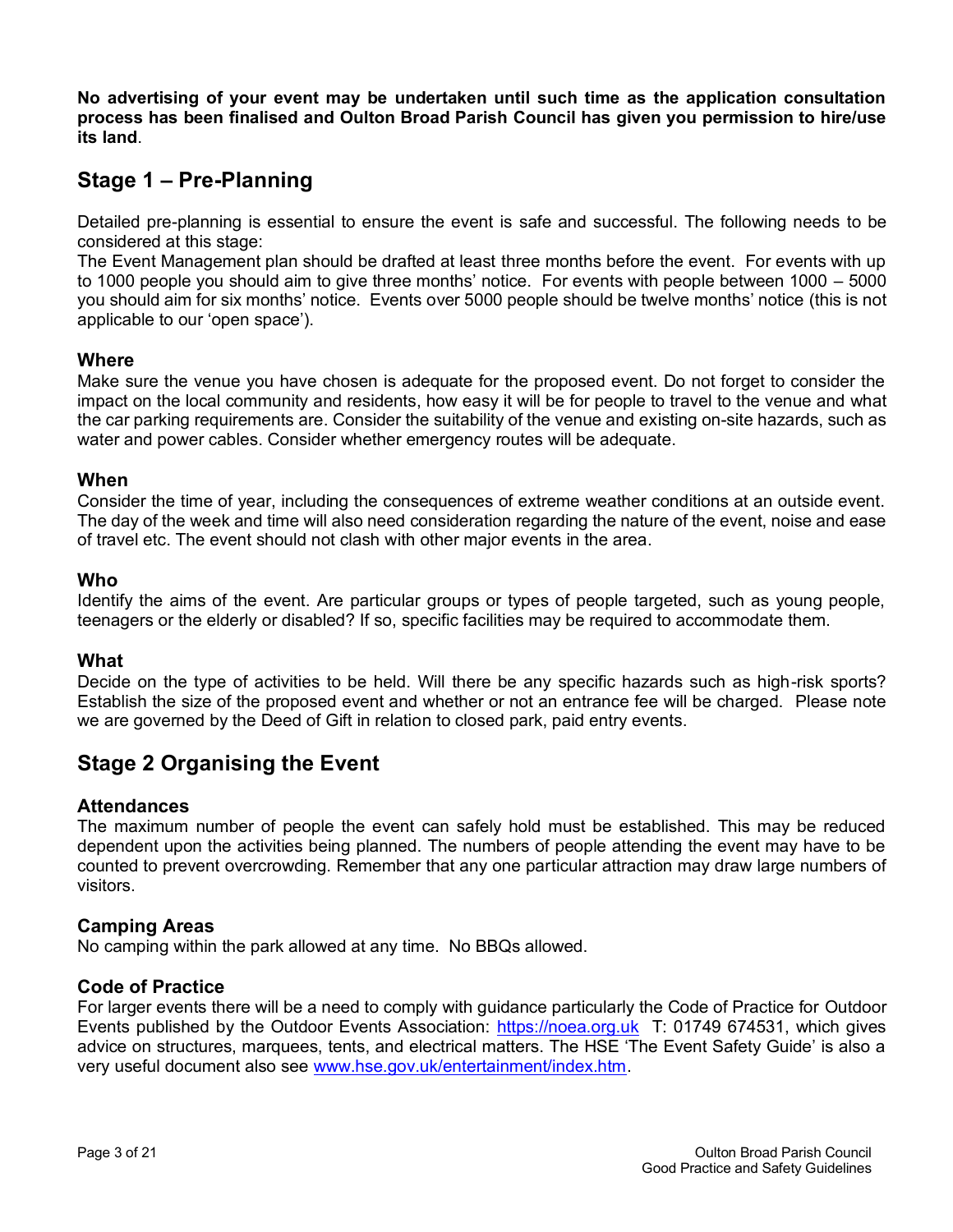### **Contingency Plan**

Consider the implications on the event of extreme weather conditions. Will the event be cancelled? Could specialist tracking be hired in at short notice? Or could the event be moved to an alternative inside venue. This will involve a lot of planning and may be too complex for anything other than the smallest of events. There could also be other scenarios, which should be planned for, such as dealing with a disappointed crowd if the main attraction has not turned up.

#### **Emergency Plan**

A formal plan should be established to deal with any emergency situations, which may arise during the event. The complexity of this will depend upon the size and nature of the event itself. A simple easy to follow plan will be acceptable for a small event. Organisers of larger events may wish to liaise with the emergency services, local hospitals and the East Suffolk Council's Emergency Planning Officer and create a planning team to consider all potential major incidents and how you would deal with them. Your Emergency Plan can be added to your Event Plan.

#### **Event Plan**

This should include all your health and safety arrangements. Once you have resolved all the issues referred to above, keep records of the proposals as a formal plan for the event. This will help you when carrying out your **risk assessments**. It should also highlight individual responsibilities in the run up to the event and during the event**. You will be asked to supply a copy of your Event Plan to Oulton Broad Parish Council.**

The Event Plan should include:

- **Site Plan**
- **Risk Assessments**
- **Attendances**
- **Emergency Plan**
- **Contingency Plan**
- **Promotion**
- **Key Contact Details**

For help with writing your event plan; <https://suffolkresilience.com/event-safety>

#### **Insurance**

All organisers of events will require public liability insurance with a limit of indemnity of a minimum of £5 million per claim. If an event is deemed higher risk then we reserve the right to increase this to £10 million. You should always talk to your insurer and consider whether higher cover than £5 million is necessary. All contractors, exhibitors and performers will also need their own public liability cover. Depending upon the nature of your organisation and the proposed event other insurances may also be required. Quotations should be obtained from your insurance provider.

#### **Liaison**

You need to inform the local police about the event and ask them for advice. Decide what additional information is required regarding specific activities and make contact with Oulton Broad Parish Council, East Suffolk Council and/or the relevant organisations. You may also be asked to provide copies of your Event Plan to the County Event Safety Advisory Group (SAG).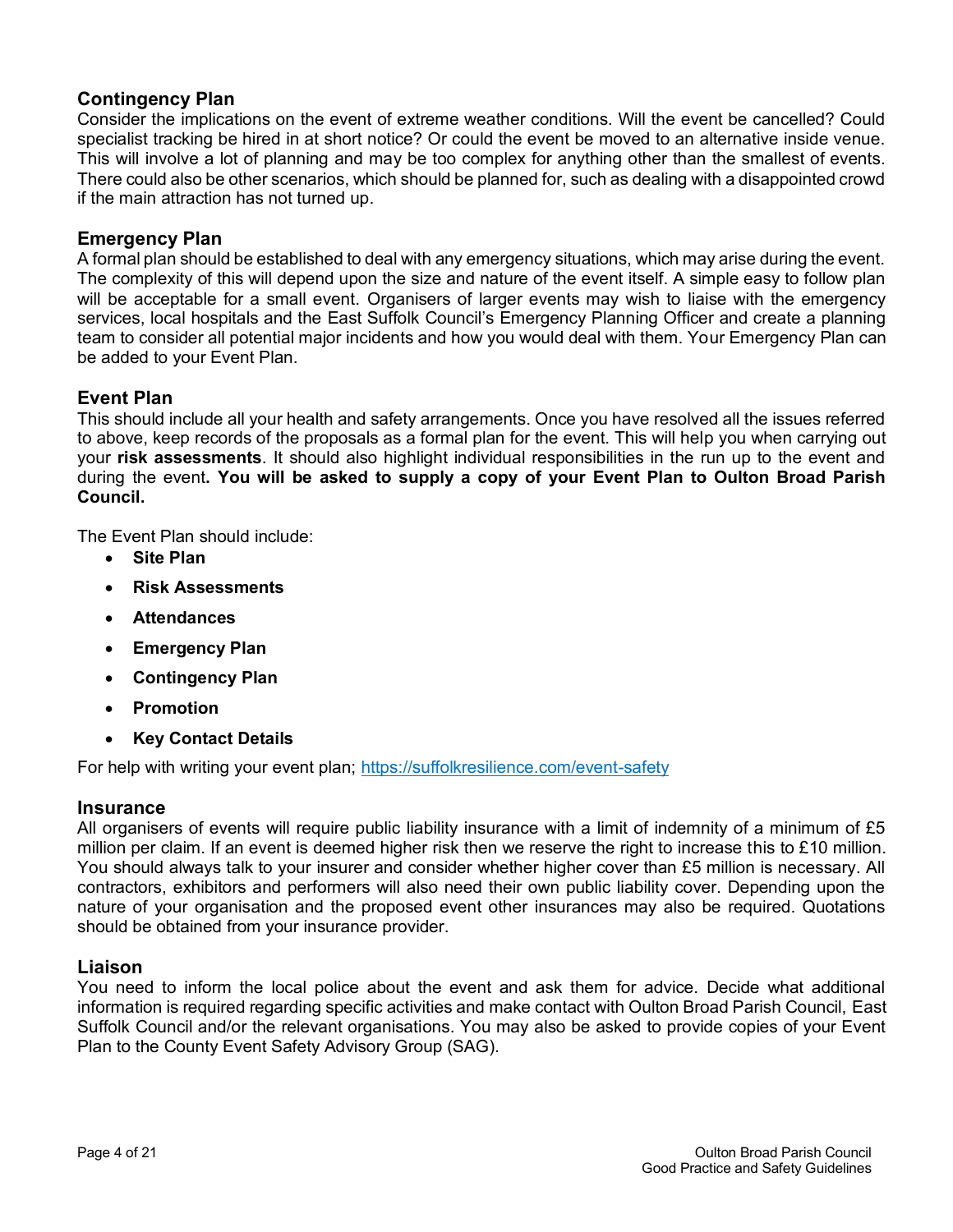#### **Licences**

A Premises Licence or in certain circumstances, a Temporary Events Notice will be necessary to carry out what are known as 'licensable activities' in a premise. These activities are described by the new licensing act as being:

- any sale of alcohol by retail
- the supply of alcohol in a member's club
- regulated entertainment, such as films, plays, indoor sports, boxing or wrestling, live or recorded music or dancing
- late night refreshment (hot food or hot drink between 11.00pm and 5.00am the next day)

A Temporary Events Notice (TEN) can be issued for events for up to 499 people (including staff, stewards and performers) and for a maximum period of four days. Applications must be given to the Police and to the Council at least 10 working days before the event in question.

For events exceeding 499 people an application for a premises licence will need to be submitted. This must be done at least 58 days before the event. For any licence applications please contact East Suffolk Council Licensing team on 01502 523619 or email<https://www.eastsuffolk.gov.uk/business/licensing/>

You must contact the licencing authority (usually East Suffolk Council) to check deadlines and timescales and discuss the relevant and specific licensing requirements that apply to your event and are in force at the time.

#### **Promotion**

You will need to consider how you plan to inform the community and visitors of your event. You should ensure that a timeframe is in place to give as much notice as possible to those you want to attract to the event.

#### **Responsibilities**

When organising any event there must be a named organiser who is identified at the earliest opportunity. For larger events there should be a detailed management structure drawn up detailing who is responsible for what – this should all be recorded in your Event Plan.

One person should be identified as the event manager and be responsible for liaison with other organisations such as the Council, the local police force and other emergency services. You should have a named Health and Safety Officer to whom all queries can be referred about safety procedures in case of an emergency.

#### **Risk Assessments**

You must complete a risk assessment for your event. Taking everything into consideration, you should establish which specific hazards require individual risk assessment. Initial assessments should be undertaken and any remedial action specified in the updated Event Plan. A timescale should be specified where necessary. Your risk assessment can be added to your Event Plan.

For information on Risk Assessments please see the appendices at the back of this document and [https://www.gov.uk/government/publications/fire-safety-risk-assessment-open-air-events-and-venues.](https://www.gov.uk/government/publications/fire-safety-risk-assessment-open-air-events-and-venues)

#### **Risk Assessments – Contractors**

Your contractors could include a fun fair ride, face painter or walkabout performer. As the event organiser you are responsible for anything you contract in.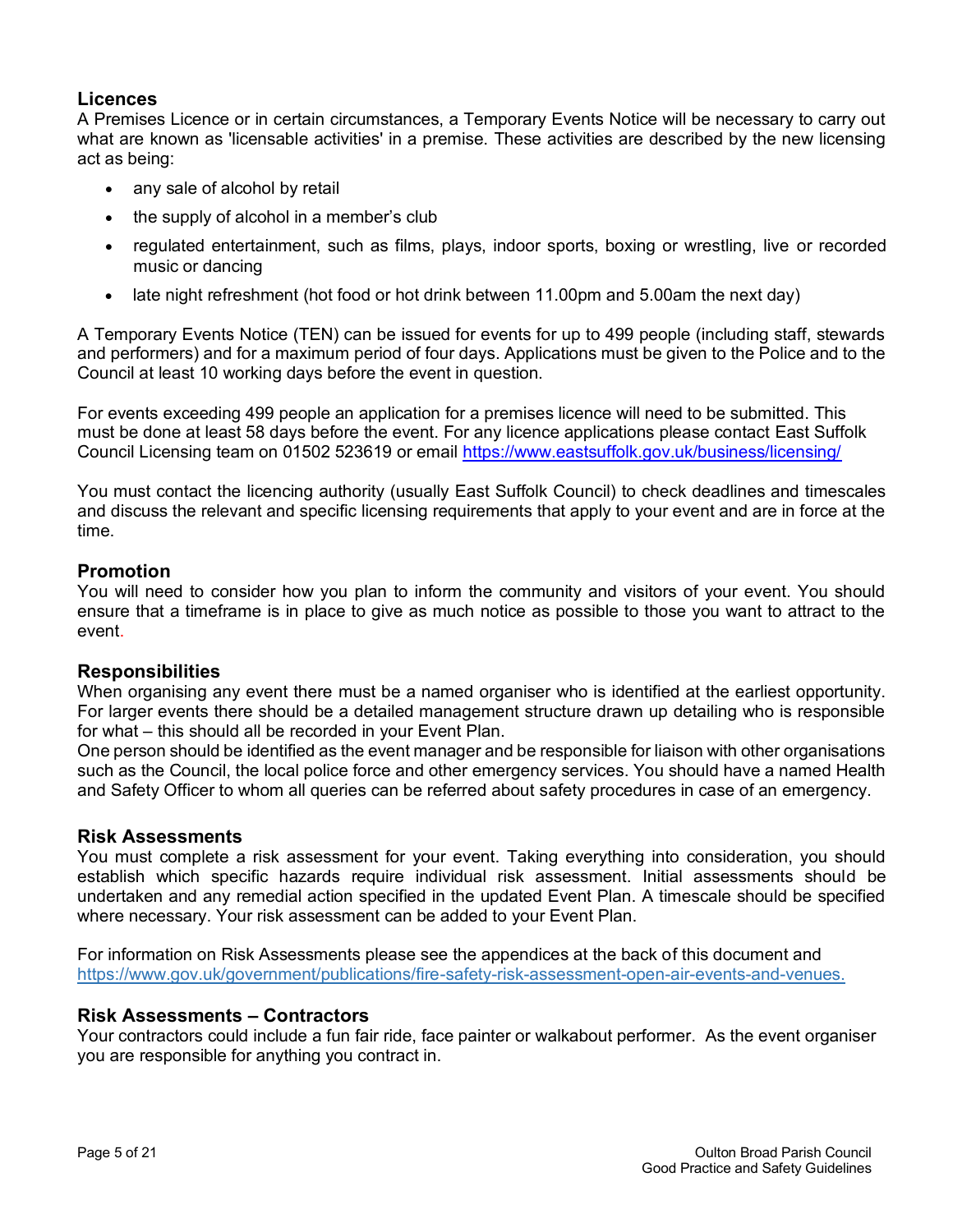### **Road Closures**

If your event is on a road or highway you will need to gain permission from Suffolk County Council <https://www.suffolk.gov.uk/roads-and-transport/roadworks/apply-to-close-a-road-for-an-event/>

#### **Site Plan**

Draw out a site plan identifying the position of all the intended attractions and facilities. Plan out and designate the entrance and exit points, circulation routes, vehicle access and emergency evacuation paths. You will be required to supply a copy of this to Oulton Broad Parish Council.

#### **Specialist Equipment**

Will activities require the use of specialist equipment? If so, does this equipment pose any specific hazards? Will a particular activity require barriers etc? Some equipment such as a stage will require certificates of erection by a competent person that must be available on request**.**

#### **Welfare Arrangements**

The organiser must estimate the number of attendees to the event and consider its duration. Toilet and first aid requirements should be based on these estimations. Advice is given in the Code of Practice for Outdoor Events referred to above. Permanent toilets should be checked for adequacy and maintained during the event. If they are maintained by East Suffolk Norse™ (Oulton Broad Parish Council's contractor) you must inform them you will be holding your event and make arrangements for extra opening times with them directly if necessary. The provision of drinking water may be necessary. Depending upon the scale of the event, refreshments and other facilities may be required. There is a permanent parks café and additional cafes in the near vicinity. Provision also needs to be made for lost children, missing persons, baby changing and lost property.

## **Stage 3 Provisions and Services**

#### **Animals at events**

The keeping and/or use of some animals requires a licence to do so e.g. pony/donkey rides or specified dangerous wild animals such as reindeer etc.

You must provide copies of all relevant licences and registration documents for each animal with your event application plan.

Please consider the Deed of Gift.

#### **Balloons and Sky Lanterns**

Oulton Broad Parish Council does not authorise the release of mass balloon and Chinese lanterns for events taking place on Trust land. Helium filled latex and foil coated balloons can pose a serious threat to wildlife and livestock and lit sky lanterns pose a significant fire hazard.

It is part of our terms and conditions of hire that you agree not to release these as any part of your event.

#### **Bouncy Castles**

If a bouncy castle is used at your event you must follow the HSE guidelines – [https://www.pipa.org.uk.](https://www.pipa.org.uk/) As the event organiser, it is your responsibility to ensure that each inflatable devise carries a valid PIPA inspection tag.

#### **Cars on Site**

In our public parks/open space no cars are permitted on site without special permission from the Oulton Broad Parish Council. A £300-£500 deposit will be taken for each event and a fine of £25 for each unauthorised car on site will be taken from the deposit*.* Any cars parked on a public car park must pay the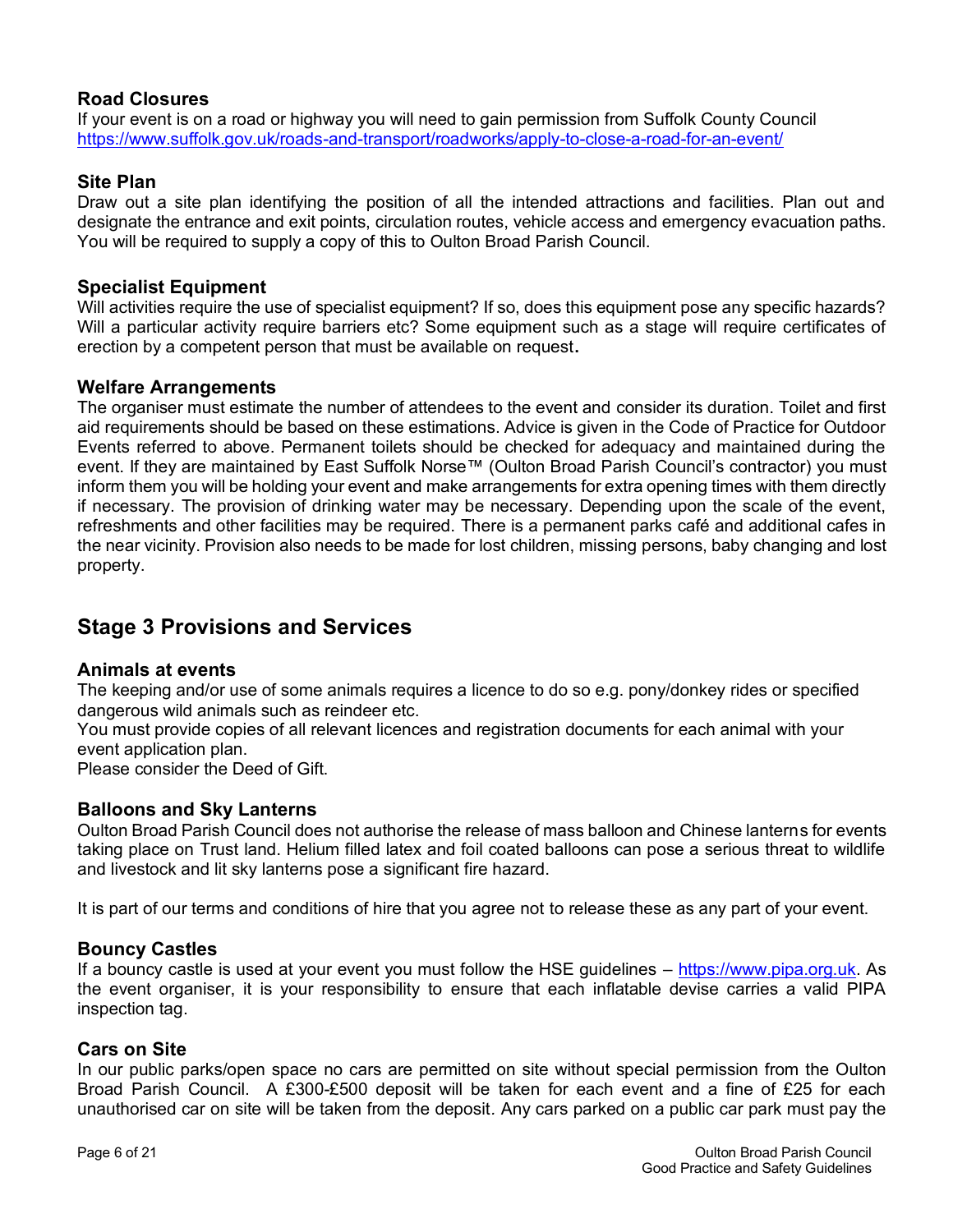relevant rate. If cars are needed to be driven through the park. 5 Mph and hazard lights should be used. Please respect that this is a public open space park.

#### **Catering**

The provision for catering will be granted at the Council's discretion. Details of all catering units must be submitted to East Suffolk Council's Environmental Health Service at least 14 days prior to the activity. You should check with them their deadlines in force at the time you are planning your event. All catering units must be open for inspection by the Environmental Health Services. If they do not comply with regulations they will not be allowed to trade. The provision of the Food Safety Act 1990 (as amended), Regulation (EC) No. 178/2002 applied by The General Food Regulations 2004 (as amended), Regulation (EC) No. 852/2004 applied by Regulation 17(1) of the Food Hygiene (England) Regulations 2006, or other relevant legislation in force at the time of your event, shall apply.

Adequate space should be left between catering facilities to prevent any risk of fire spreading. Ask to see caterers' food hygiene certification. You may wish to use only caterers who are members of the Mobile Outside Caterers' Association.

### **Clearing Up**

You will be expected to leave the site as you found it. Arrangements may be required for waste disposal and rubbish clearance both during and after the event. Individuals should be designated specific responsibilities for emptying rubbish bins and clearing the site. Failure to clear the site will result in deductions from the deposit and any additional costs arising from the clear up will be charged to the organiser. Please contact East Suffolk Norse™ 01502 527100 for any specific waste/cleansing enquiries.

#### **Communication**

You will need to communicate to event personnel and it is recommended that you have a suitable communications system. For larger events you may need to set up a control room. Communication details should be included in your Event Plan.

There are three main areas of communication for your event:

- Letting residents and businesses in the surrounding area know about your event plans before the event, the earlier the better.
- Internal Communications on the day of the event.
- Communicating with your audience on the day.

Oulton Broad Parish Council does have a roving PA System that is based in the Yacht Club, you will need to seek permission from them to use it.

#### **Contractors**

You should ensure that your contractors are competent to undertake the tasks required of them. Wherever necessary personal references should be obtained and followed up. Ask contractors for a copy of their safety policy and risk assessments and satisfy yourself that they will perform the task safely.

Always ask to see their public liability insurance certificate, which should provide a limit of indemnity of at least £10 million. Provide contractors with a copy of the event site rules and details of their responsibilities while on the site.

#### **Crowd control**

The type of event and the numbers attending will determine the measures needed. Consideration will need to be given to the number and positioning of barriers, signs, stewards, and the provision of a public address system.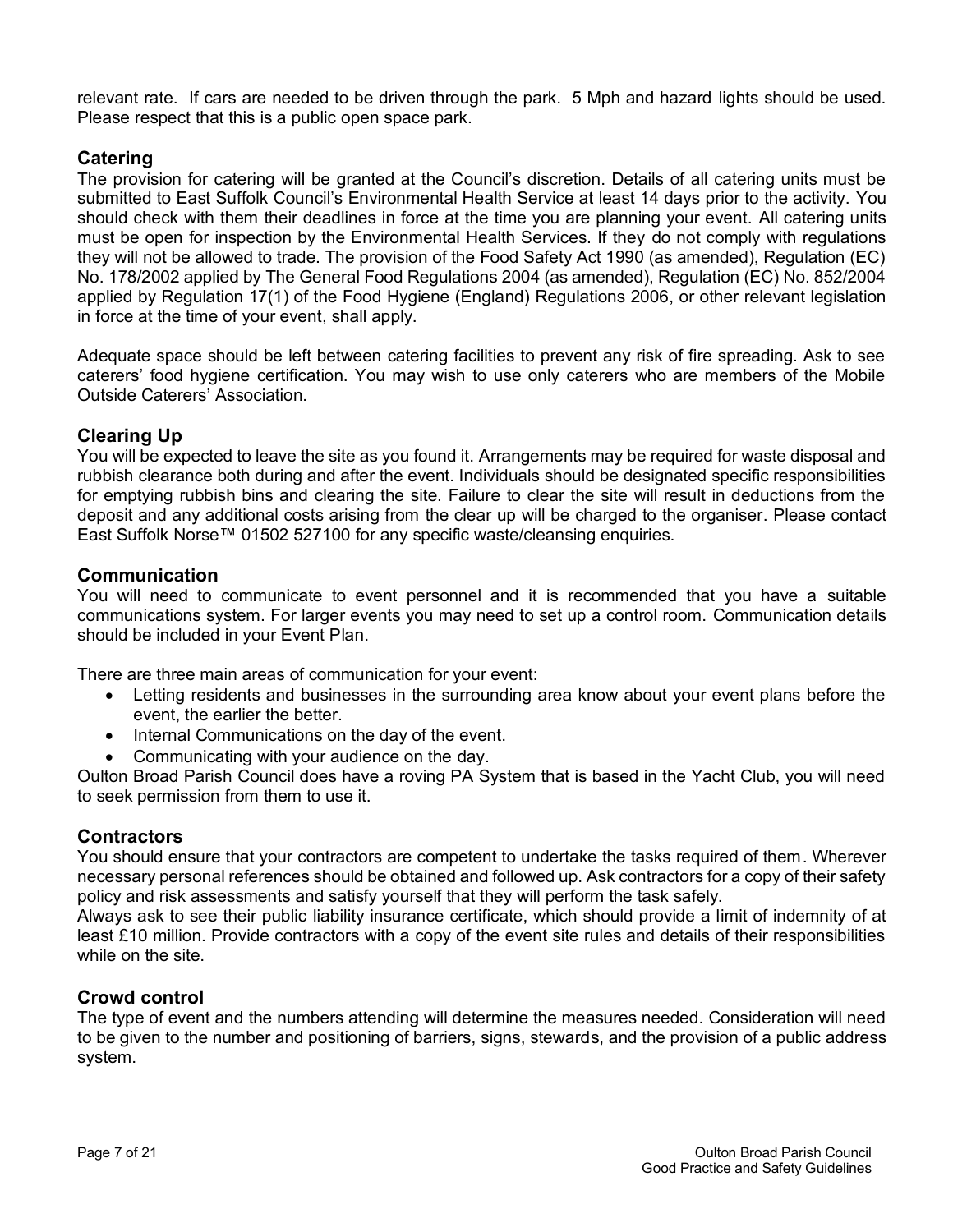#### **Disabled Provision**

Specific arrangements should be made to ensure disabled visitors have adequate facilities, parking and specific viewing areas and can safely enjoy the event. There are disabled parking bays in the Boulevard Car Park, disabled toilets in both the Boulevard and in the main toilet in the park.

#### **Electricity and Gas**

Where electricity, gas or water is to be used, detailed arrangements must be made to ensure the facilities are safe. If you use Trust electricity you will be charged for it.

#### **Electrical Appliances**

All portable electrical appliances including extension leads etc. shall be tested for electrical safety and a record kept. The records of a satisfactory test on all equipment shall be available for inspection on the day. Any hired equipment must come with a certificate of electrical safety. The Electricity at Work Regulations 1989 (and other relevant legislation at the time in force) will apply. The Hirer shall obtain approval from the council for the use of generators at the event. All electrical equipment shall be maintained so as to prevent danger, as far as is reasonably practical. Oulton Broad Parish Council requires the entire electrical installation be subject to tests no less stringent than those required by BS 7671:2001 and that a current electrical test certificate be available for inspection. Residual current circuit breakers with a tripping current no greater than 30ma shall be used and if possible, the power supply stepped down to 110volts. Residual current circuit breakers shall have no intentional time delay fitted. You will need to supply a current inspection certificate on the electrical installation completed by an NICEIC/ECA electrical contractor and have it available for inspection on the day. All cables will have to be safely routed to eliminate any electrical and tripping hazards. Potential hazards due to extreme weather must be specifically considered and appropriately managed at outside events.

• All generators shall be earthed at their neutral point by means of a suitable earth electrode and all systems shall be TN-S. Generators should be suitably fenced or barriered to prevent public access from public areas. All these arrangements should be clearly shown on the site plan. Additional information can be obtained from East Suffolk Council's Environmental Health Officers. You should always ensure you refer to the latest and most appropriate standards in place at the time of your event.

#### **Events Communications – surrounding residents**

Please make sure you let surrounding residents and businesses know about your event plans.

#### **Event day communications – internal**

You must have a clear communications plan in place and ensure everyone is familiar with the plan.

#### **First Aid and Medical Cover**

It is your responsibility to arrange for adequate first aid provision and medical cover. For audiences of less than 5,000, St John or the Red Cross can provide first aid. For audiences of over 5,000, the East Anglian Ambulance Trust must be consulted. The Purple Guide provides a template to help establish your first aid, medical and ambulance requirements. First aid personnel must be dedicated to that role i.e. a first aider cannot be acting as a steward and a first aider.

#### **Fire safety at your event**

You must include the risk of fire in your event risk assessment. You must show that you have:

- Identified the fire hazards, i.e. sources of ignition, fuel and oxygen.
- Identified people at risk within and surrounding your site and those at highest risk
- Evaluated the risk of a fire occurring and evaluate the risk to people should a fire occur
- Removed or reduced fire hazards and removed or reduced the risks to people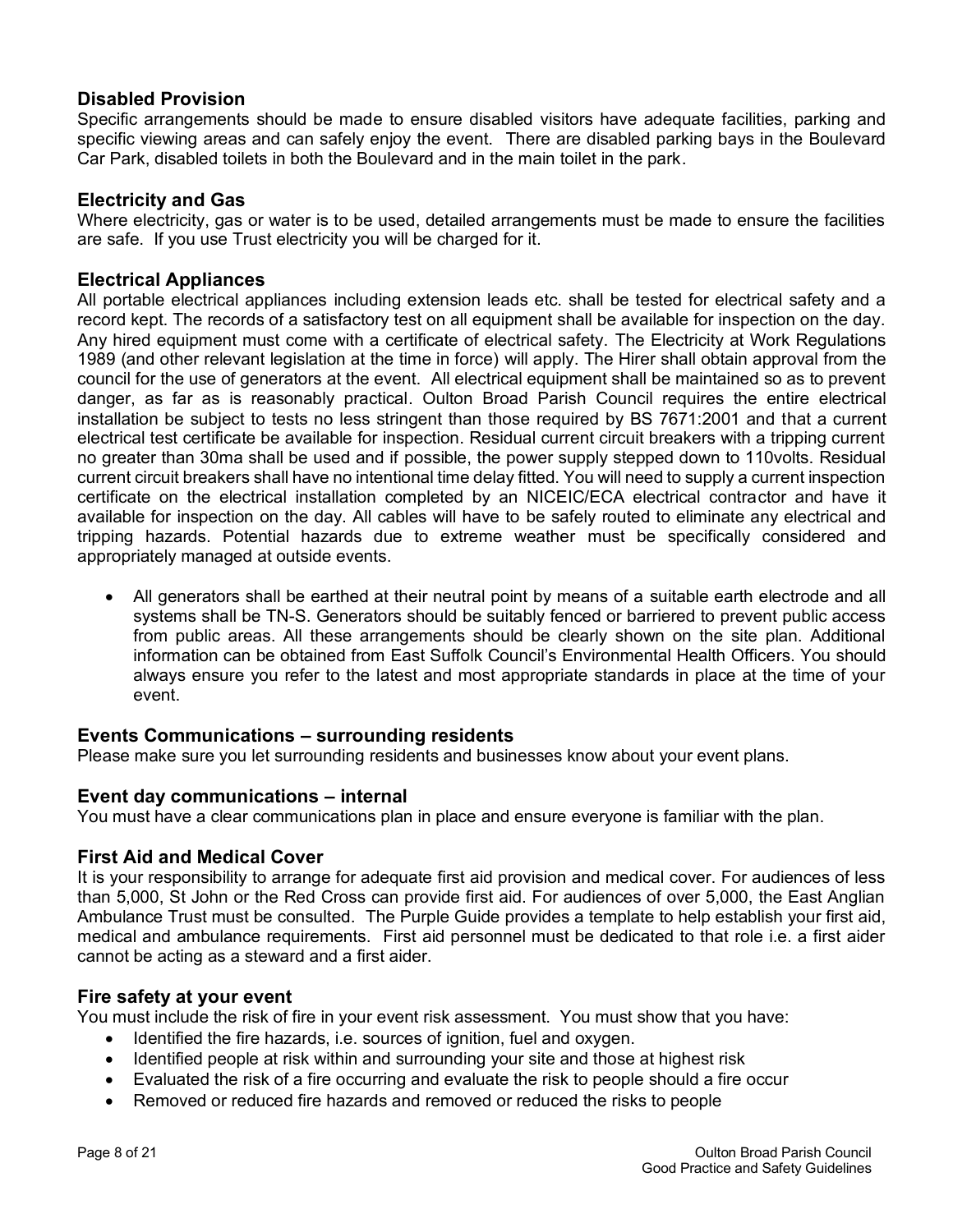- Considered detection and warning, firefighting, escape routes, signs and notices, lighting, maintenance.
- Recorded significant findings and action taken
- Prepared an emergency plan
- Informed and instructed relevant people and provided training
- Reviewed and revised your assessment where necessary

Useful resources for fire safety planning include Fire Safety Risk Assessment – open air events and venues and Guide to Fire Precautions in Existing Places of Entertainment and Like Premises.

#### **Fun Fairs**

For rides or fun fairs, you should make sure that:

- Any stand-alone ride or rides that are part of a fun fair are part of the ADIPS Amusement Device Inspection Procedures Scheme.
- The operator can provide you with a copy of their Service Annual Inspection papers.
- The operator confirms in writing that they operate under the HSG175 Fairgrounds and Amusement Parks – Guidance on Safe Practice.
- Oulton Broad Parish Council will ensure that under the Deed of Gift the rides can be used.

Where Oulton Broad Parish Council has agreed that the venue shall be used for a fun fair then the hirer shall supply full details of all side shows and rides prior to the due date and shall comply with and ensure that the operators of the rides comply with the guidance given in the publication *Fairgrounds and Amusement Parks –Guidance on Safe Practice – HSG175* published by the Health and Safety Executive and all other statutory requirements:

<http://www.hse.gov.uk/entertainment/fairgrounds/>[http://www.hse.gov.uk/pUbns/priced/hsg175.pdf.](http://www.hse.gov.uk/pUbns/priced/hsg175.pdf) In particular a copy of the latest certificate of thorough examination must be submitted prior to the start date.

Oulton Broad Parish Council will require details of all equipment and units one month prior to the event. Details of the electrical and structural contractor must be submitted for the council's approval fifteen working days before the event. Certification that the structures comply with the HSE guidance notes must be submitted four normal office working hours prior to the event (by arrangement or at an earlier time specified).

Funfair operators are required to provide the Council with the insurance, ride inspection certificates and specific risk assessments for any rides that they intend to have at their event.

Failure to provide any information required by the due date shall entitle the Council to cancel the event.

#### **Gas Supplies**

Portable gas supplies for cooking should be kept to a minimum in designated areas away from the general public. The same should apply to any fuel supplies for portable generators etc. Gas systems should conform to and operators have regard to the LP Gas Associations Code of Practice 24. Use of LPG cylinders Part 3:2000. Use of LPG in mobile catering vehicles and similar commercial units. Organisers may also wish to refer to HSE LAC 52/13 The Keeping and Use of LPG in Vehicles and Mobile Catering Units. You should always ensure you refer to the latest and most appropriate standards in place at the time of your event.

#### **Health and Safety**

You are responsible for health and safety at your event.

Even if you are a community organisation with no employees, you might still have a responsibility under the Health and Safety at Work Act 1974, to ensure that your event and any contractors are operating legally and safely.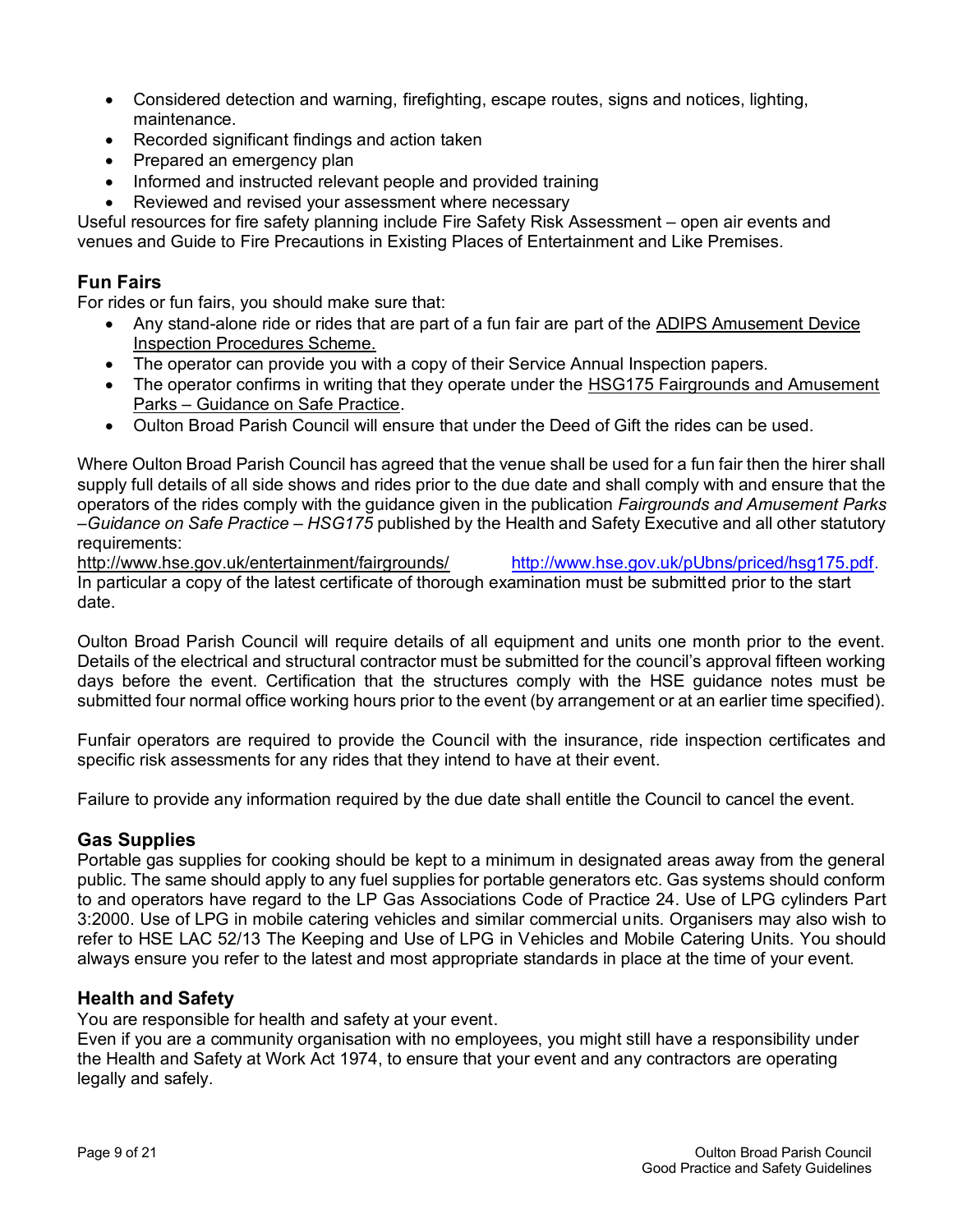The sections below will help ensure you take all reasonable steps to ensure your event is safe and meets health and safety laws and guidelines.

#### **Inflatable play equipment**

You will need to make sure:

- The operator can provide a copy of the current PIPA test certificate for the equipment
- The operator carries out the daily checks on the equipment as required by EIS7
- You know when the equipment was last fully inspected
- You get full instructions on its safe operation
- The equipment is clearly marked with limitations of use e.g. maximum wind speeds it will withstand, user height etc.

#### **Performers and Exhibitors**

All performers, exhibitors, and vendors etc should have their own insurance and risk assessments and the same considerations will apply as for contractors. Where amateur performers are being used, discuss your detailed requirements with them and ensure they will comply with your health and safety rules and Event Plan. Any reference to performer in this guidance should be taken to also refer to exhibitors and vendors etc where relevant in this document.

#### **Provision of Food**

You should check that all food traders have been rated under the Food Standard Agency's FSA.

Traders that do not appear on the FSA's website may not be registered for the sale of food and their compliance with food safety laws will not have been assessed.

Please respect the retailers inside and outside the park.

#### **Provision of Drinking Water**

If you are providing a temporary water supply you may need to comply with the [Private Water Supply](http://www.dwi.gov.uk/private-water-supply/)  [Regulations 2016](http://www.dwi.gov.uk/private-water-supply/)

#### **Risk assessments and management**

Risk assessments cover all health, safety, and planning aspects of your event. You should develop your risk assessment early on, monitor it constantly and adjust it as necessary.

The first step is to develop a risk register, which identifies the risks for your event. Each risk listed in the register will need to be included in the risk assessment. You must include the risk of fire.

#### **Security**

Depending upon the nature of the event, specific security arrangements may be necessary, including arrangements for securing property overnight. Cash collection should be planned to ensure this is kept to a minimum at collection points and that regular collections are made to a secure area. Counting and banking arrangements should be given careful consideration. Most events require some professional security or stewarding to help with crowd control. Your risk assessment must include your security requirements, which will depend on things like your event location, date, operating times, target audience, planned attendance numbers, fenced or open site etc.

#### **Sound Amplification**

Our open spaces are set in a residential area and you will need to be sensitive to this. If you wish to amplify sound at your event you will need permission from us, and you will need to consult with East Suffolk Council, regarding permissions and any licences that might be required. Please refer to the Code of Practice on environmental noise control of concerts.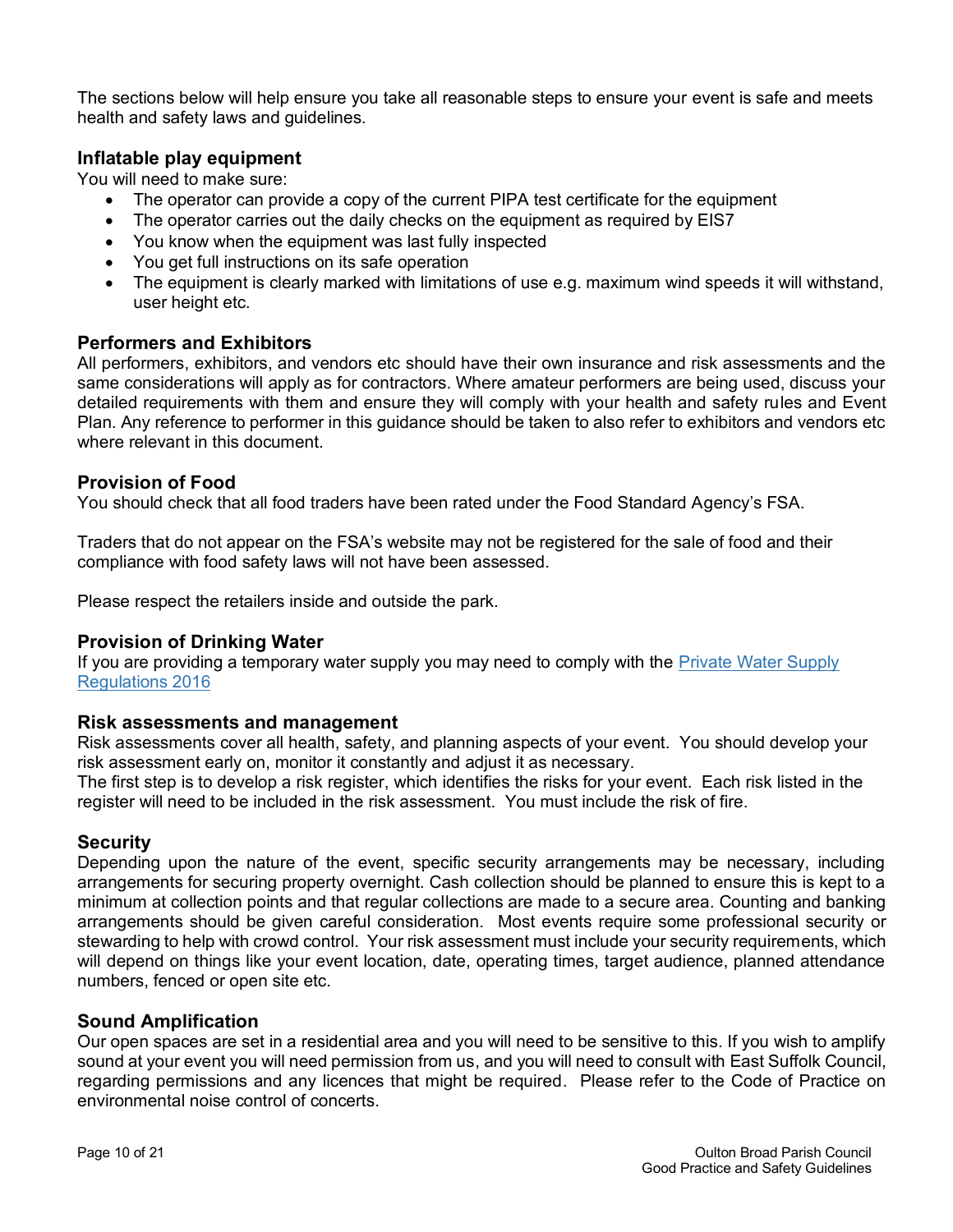#### **Stewards**

Stewards must be fully briefed on all aspects of the event including crowd control and emergency arrangements. Written instructions, site plans and checklists should be provided to them. It is important that stewards can be easily identified by the public and that they can effectively communicate with each other, their supervisor, the person responsible for health and safety, and the event manager.

All stewards should be properly trained and competent as they will need to be constantly on the lookout for hazards, which could develop during the event. They may also be required to guide vehicles, clear emergency exits, and sort out any behavioural problems. Specific training should be provided for basic first aid assistance and fire-fighting. Stewards may require personal protective clothing such as hats, boots, gloves or coats. For evening events, they may need to be issued with torches. At all day events, duty rotas will be required.

Like your security requirements, the number of stewards you need will depend on your risk assessment, event location, date, opening times, target audience, planned attendance numbers, fenced or open site etc. Stewards require training and briefings, so they are fully aware of their duties and responsibilities.

You must develop a communications plan for all staff, including stewards, so they understand how they should share information or report incidents during the event.

#### **Site considerations**

Please include a copy of your site plan with this document. You must submit a site plan for your event; the more accurate and detailed the plan, the better.

#### **Temporary Structures**

Many events will require temporary structures such as staging, marquees, stalls etc. Decide where this equipment is to be obtained, who will erect it and what safety checks will be required. The location of any such structures should be identified on the site plan. Consider whether barriers will be required to protect the public against specific hazards such as moving machinery, barbecues, vehicles and any other dangerous displays etc. In some cases, barriers will need to have specified safety loadings dependent upon the number of people likely to attend.

Temporary structures should only be obtained from experienced suppliers. An independent Structural Engineer shall be engaged by the hirer to certify all structures in accordance with latest version of the Institute of Structural Engineers guidance note: 'Temporary Demountable Structures' guidance and procurement design and use' and associated Health and Safety Executive guidance [http://www.hse.gov.uk/event](http://www.hse.gov.uk/event-safety/temporary-demountable-structures.htm)[safety/temporary-demountable-structures.htm.](http://www.hse.gov.uk/event-safety/temporary-demountable-structures.htm) All marquees must be fire retardant to current British Standards.

#### **Toilets**

You will need to provide adequate facilities for toilet provision for the numbers attending. Toilets must be well lit at night, readily accessible and clearly signed. They must be kept in a clean and hygienic condition throughout the event and hand washing facilities must be provided.

| The basic requirements are set out below as a guide:                                                    | <b>Female Toilets</b> | <b>Male Toilets</b>                    |
|---------------------------------------------------------------------------------------------------------|-----------------------|----------------------------------------|
| For events with a gate time of<br>less than 6-hours duration opening                                    | 1 per 100             | 1 per 500,<br>plus 1 urinal per<br>150 |
| For events with a gate opening time of 6 hours or more, but<br>with little or no alcohol or food served | 1 per 85              | 1 per 425,                             |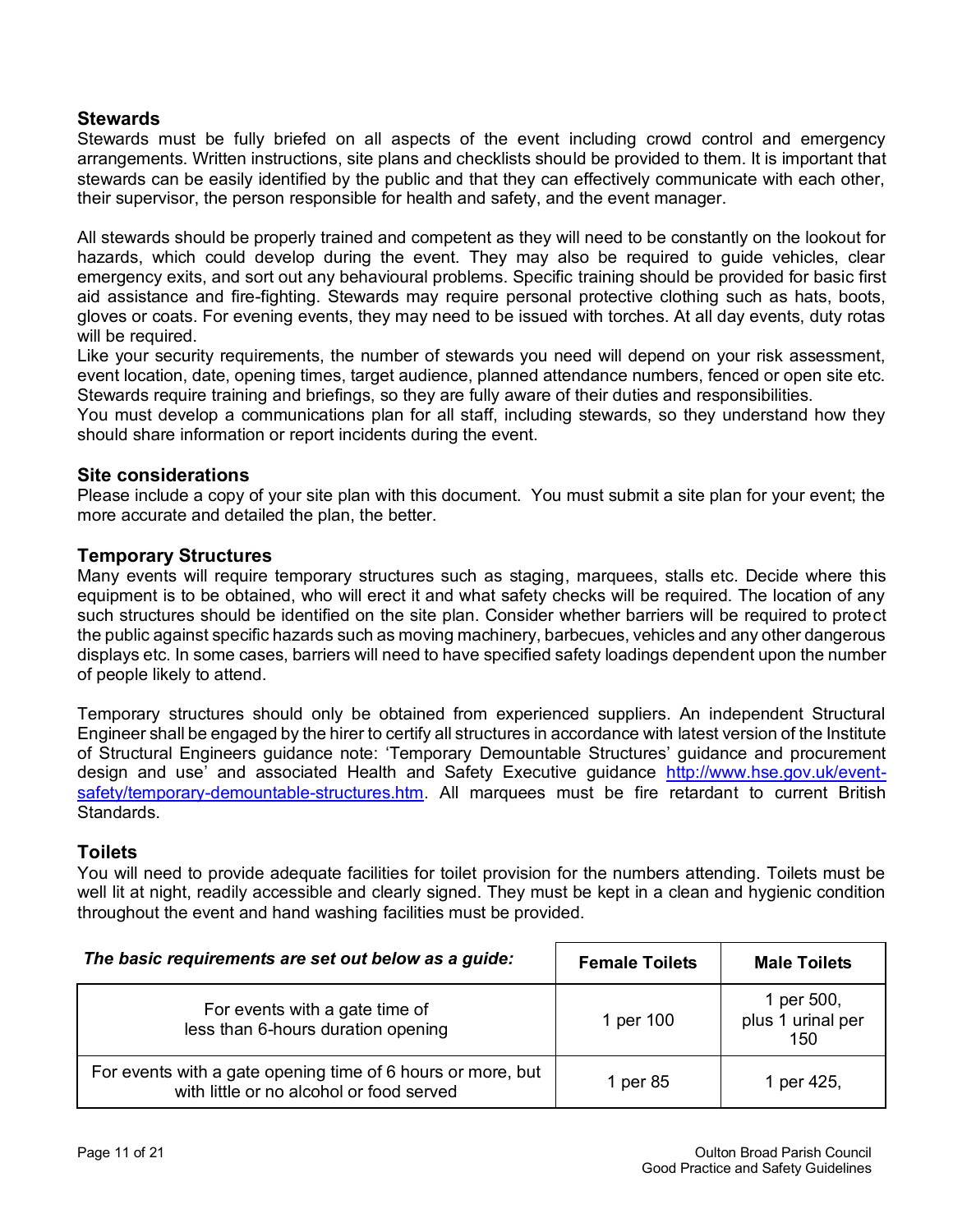|                                                                                                     |          | plus 1 urinal per<br>125               |
|-----------------------------------------------------------------------------------------------------|----------|----------------------------------------|
| For events with a gate opening time of 6 hours or more, with<br>alcohol and food served in quantity | 1 per 75 | 1 per 400,<br>plus 1 urinal per<br>100 |
| For campsites at major events, swapping the emphasis from<br>urinal to WCs for males                | 1 per 75 | 1 per 150,<br>plus 1 urinal per<br>250 |

### **Traffic**

#### **a) On-Site**

Please note that public pay and display car parking is provided at some sites. Contractor's and/or performer's vehicles and other traffic should be carefully managed to ensure segregation from pedestrians. Only permit vehicular access at specific times and not during the event itself. Separate entrances should be provided for vehicles and pedestrians with specific arrangements for emergency vehicle access. If car parking facilities are required at some events these will have to be stewarded. Please note 'Cars on Site' information on page 6.

#### **b) Off-Site**

Unplanned and uncontrolled access and egress from a site can result in a serious accident. Traffic control both inside and outside the site should be discussed with the police. Adequate signs and directions should be provided in prominent positions on the approaches to the entrances. If road closures, signs on the highway, traffic diversions and/or the placement of cones are required then an application must be made for a traffic regulation order and/or approval from Suffolk Highways.

#### **External threats/counter terrorism**

It is possible that your event could be the target of a terrorist incident and you may have to deal with a bomb threat or suspicious items left in or around the area.

Implementing measures for countering terrorism will also work against other forms of criminality, such as theft, burglary, and arson.

Where possible, additional security measures should be integrated with the existing security regime.

#### **Noise**

If your event has the potential to cause noise nuisance to nearby residents, your plans will have to be approved by the Environmental Protection Team. The things most likely to cause noise nuisance include live music stages, fun fairs and public address systems.

Larger events that have a music stage will usually have to employ a professional sound engineer and must agree sound levels with the Environmental Protection Team.

Provide nearby residents with an event day contact in case they need to make a noise complaint.

#### **Lost and found children/vulnerable adults.**

You must have a lost and found children/vulnerable adults' policy and all event staff and volunteers must be familiar with it.

- Details of lost children/vulnerable adults must not be broadcast in such a way that is increases the risk to them.
- You must have a procedure for escalating lost children/vulnerable adults to the police.
- Include arrangements for the safe care of children/vulnerable adults until such time that they can be reunited with their parent or guardian.
- Provide a clearly advertised point for information on lost children/vulnerable adults.
- All incidents need to be logged and all details recorded.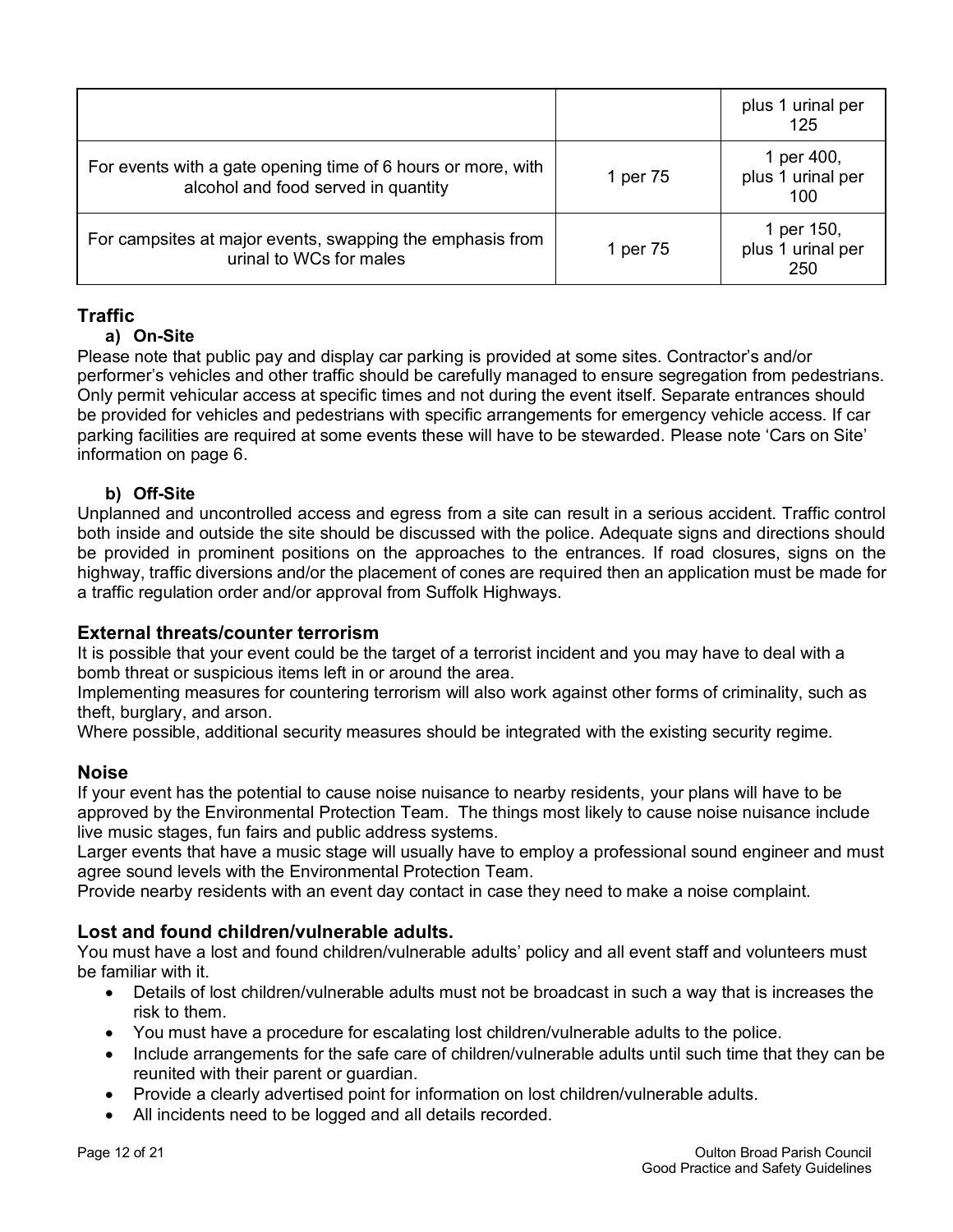- Parents and quardians should provide ID and a description of the child/vulnerable adult before they are allowed to collect them.
- Contact the police if the child/vulnerable adult is reluctant to go with the parent or guardian or you have any concerns about returning the child/vulnerable adult to the care of the parent/guardian.

#### **Waste management**

It is essential that your event has a waste management plan in place and that it is carried out. How will you keep the site clear of waste? Will this be done by stewards or volunteers. How will you manage waste during and after your event, including details of bins, skips, recycling and litter picking? It is essential that your event has a recycling plan in place and that it is carried out.

## **Stage 4 – Final Preparations**

Just prior to the event a detailed safety check will have to be carried out. This should include the following:

#### **Barriers**

Check that all barriers and other protection against hazards are securely in place and there is no risk of falling from staging or other facilities.

#### **Fireworks**

Events that require the use of fireworks must ensure that the following is in place:

1.Completed risk assessments for the display and persons carrying out the display.

2.Fire prevention measures.

3.Public Liability insurance covering the use of fireworks.

For further information on the use of fireworks: [www.hse.gov.uk/explosives/fireworks/using.htm](http://www.hse.gov.uk/explosives/fireworks/using.htm)

Permission must be granted before planning the fireworks by:

| 01502 564289  |
|---------------|
| 0333 016 2000 |
| 01473 260588  |
| 01473 613500  |
| 0333 016 2000 |
|               |

#### **Information Signs**

Information and safety signs complying with safety signs regulations are important to the success of an event. Organisers should provide sufficient signage to be available around the venue, for example lost children or first aid.

Any advertising signs placed on the highway are unlawful. "Highway" includes roads, carriageways, footways, pavements and verges. Advertising signs which create a nuisance or present a danger to users of the highway may be removed by Suffolk County Council in accordance with the relevant legislation.

As part of our terms and conditions of hire, flyposting is prohibited.

#### **Inspections**

A walk-through inspection of the site should be carried out immediately prior to, during and after the event to identify any potential hazards and to check that communications are working. You may want to carry out more than one inspection during the event. All defects should be noted and also any remedial action taken.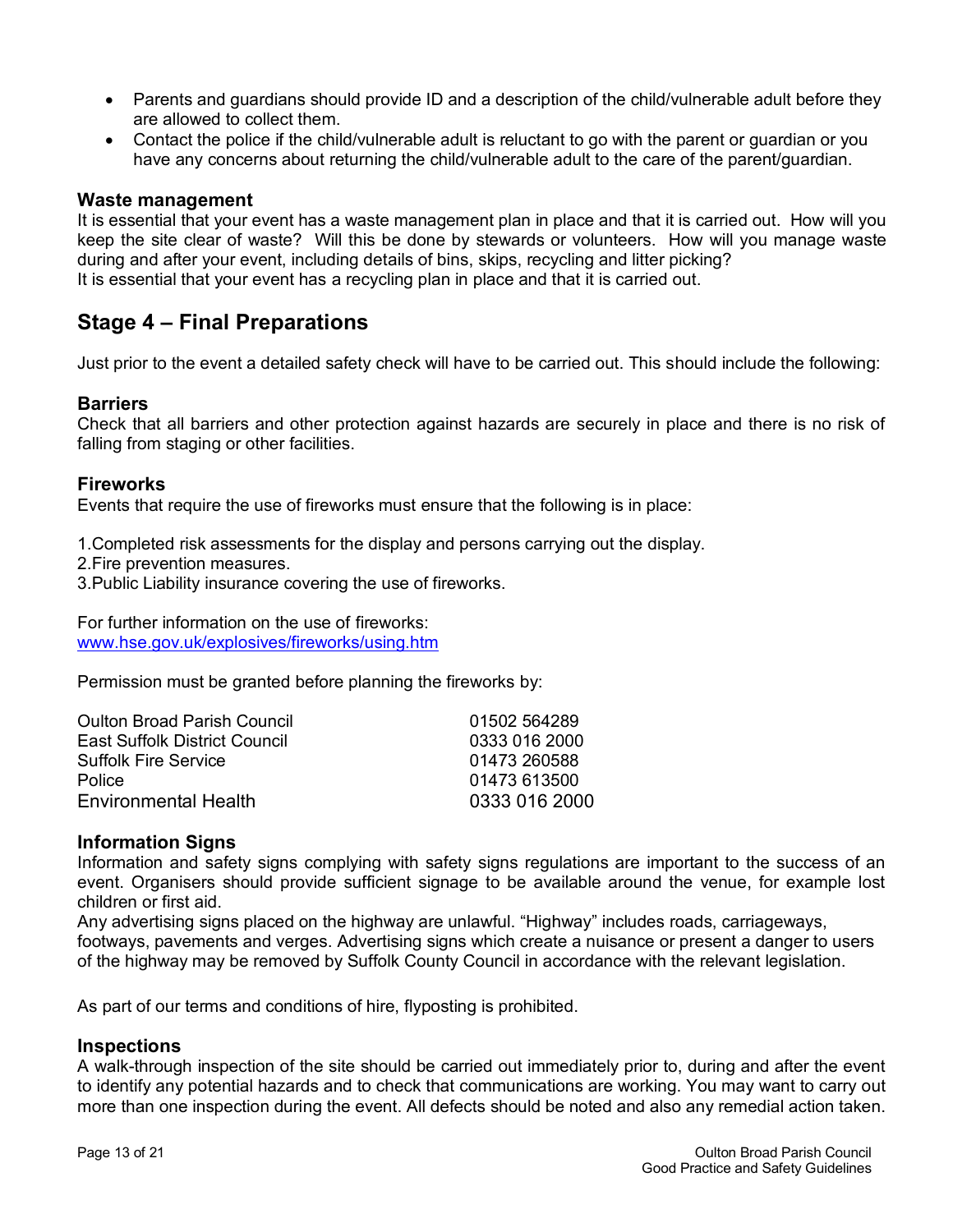### **Lighting**

Check all lighting is working, including any emergency lighting. Consider this, if the event will be in darkness at any point. If the event will start in daylight and you must be able to predict the sunset time and provide adequate lighting for crowd safety. Consider how the route to the car park, evacuation routes etc, will be lit.

#### **Public information**

Make sure the public address system is working and can be heard in all areas.

#### **Routes**

Ensure clear access and exit routes and adequate circulation within the site. Pay particular attention to emergency routes.

#### **Siting**

Make sure that all facilities and attractions are correctly sited as per your site plan. Be certain that the first aid facilities, fire extinguishers and any cash collection boxes are in place. Check waste bins are in their correct locations.

#### **Signage**

Ensure adequate signage is displayed where necessary. This should include emergency exits, first aid points, information and lost children points and other welfare facilities such as toilets and drinking water.

#### **Stewards**

Make sure that all staff have arrived and are in their correct location. Ensure all stewards are wearing the correct clothing for easy identification. For large events you will need to see if the police should be in attendance.

*Briefing* 

Check that all stewards and staff have been fully briefed and understand their responsibilities

#### **Structures**

Ensure all staging, seating, marquees and lighting structures have been erected safely and that certification has been obtained from the relevant contractors.

#### **Vehicles**

Check that all contractors, performers and exhibitor's vehicles have been removed from the site or parked in the designated area before the public are permitted to enter. We do not encourage parking within the park. Please, where possible use the public pay and display parking. If you need to drive through the park, please limit the speed to 5mph and hazards should be used.

## **Stage 5 – After the Event**

#### **Accidents**

If an accident occurs, the names and addresses of witnesses should be obtained, photographs taken and a report made by the organisers. An accident form should be completed and a copy sent to the Council, in addition to the statutory requirement to notify certain accidents under the Reporting of Incidents, Diseases and Dangerous Occurrences Regulations 1995 (RIDDOR). You will also need to advise you own insurance company. If any accident or dangerous occurrence is reported, action must be taken to prevent any further incidents taking place.

#### **Claims**

Should any person declare an intention to make a claim following an alleged incident associated with the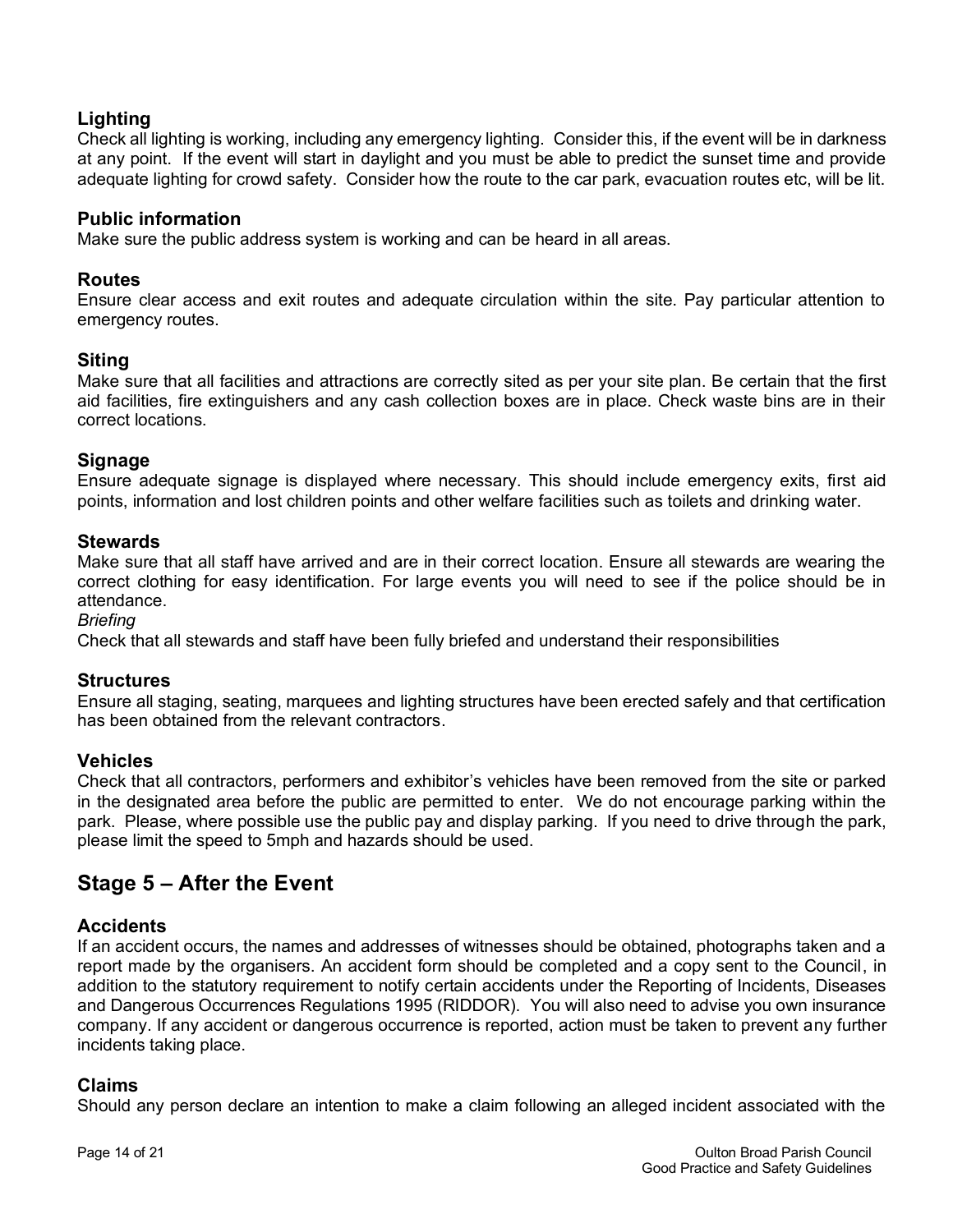event, you should contact your insurers immediately. They may also require a copy of the completed accident form.

#### **Debrief and Report**

After the event you should meet with/ask comments from all the agencies involved in the event for an event debrief. You should write an evaluation report which will help you refine your future plans.

#### **Site Condition**

After the event, another inspection should be carried out to make sure nothing has been left on the site that could be hazardous to future users. This inspection should also identify any damage that may have been caused during the event. If any structures are left overnight, it must be ensured they are left in a safe condition and are safe from vandalism etc. Specific security arrangements may be required.

#### **Contacts**

#### **Economic Services 0333 016 2000**

East Suffolk District Council events@eastsuffolk.gov.uk Riverside 4 Canning Rd. Oulton Broad Suffolk NR33 0EQ

## **Licensing 01394 444802**  $licensing@eatsuffolk.gov.uk$ Riverside 4 Canning Rd. Oulton Broad Suffolk NR33 0EQ

Oxford Road Oulton Broad NR32 1TW

#### **Fire Prevention 0345 606 6067**

Fire Prevention Officer Suffolk County Council Endeavour House 8 Russell Road **Ipswich** Suffolk IP1 2BX

Suffolk Constabulary HQ Martlesham Heath **Ipswich** Suffolk

**St John Ambulance 0844 770 4800**

**Police 01473 613500**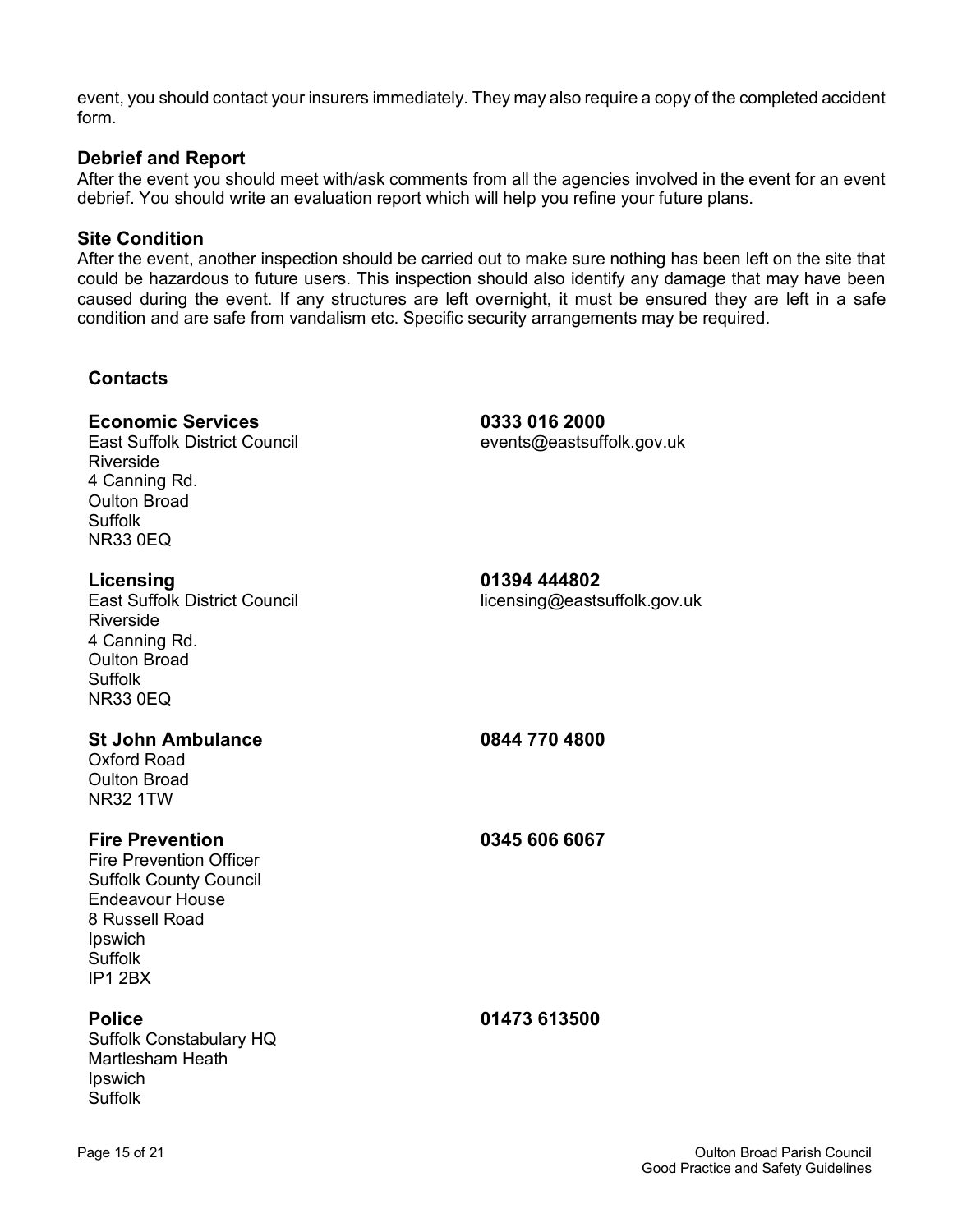IP5 3QS

## **East Suffolk Norse 01502 527100**

Rotterdam Road Depot Oulton Broad Suffolk NR32 2DF

Contact **HSE** Infoline for Health & Safety advice **0300 003 1747**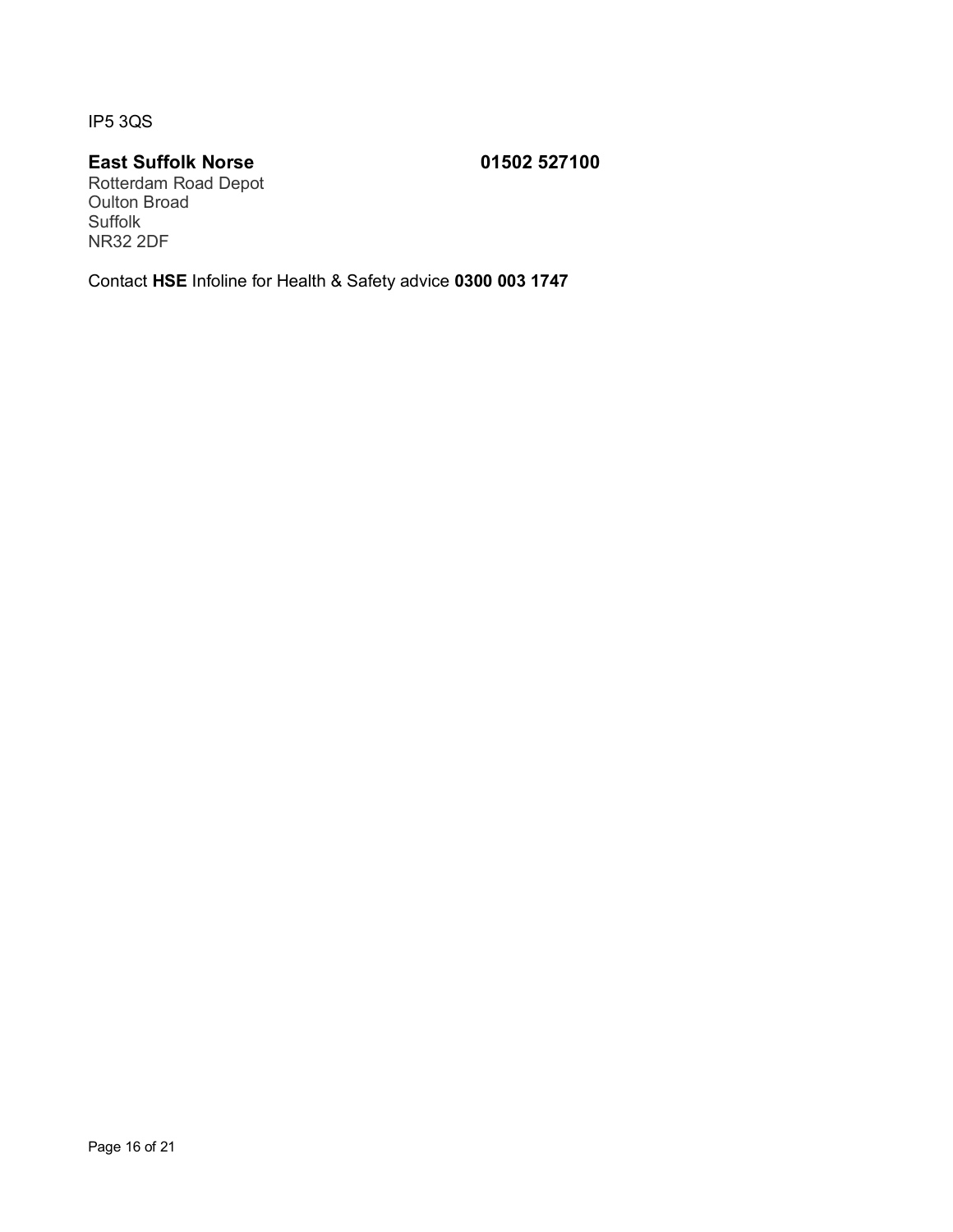## **Event Charges**

## **Hire Fees**

Fees are set annually by the Council with reduced concessions for charities and community groups. For free public events run by charity and community groups there will be no charge for use of council land, although a deposit might be payable (see below).

For events where there is a cost to members of the public or for private hire the following charges will apply:

| Zone A | £500 | Per<br>dav |
|--------|------|------------|
| Zone B | £200 | Per<br>dav |
| Setup  | £60  | Per Day    |

The hire fee is VAT exempt and an invoice will be raised a month before the event.

#### **Deposit**

A deposit of **£200** will be taken for each event and will be required on application. This is fully refundable if no issues requiring remedial action arise. The council reserves the right to deduct from this deposit the charge for improper parking, the cost of any repairs and clearing up required after the event and any other costs related to the holding of the relevant event. Removal of rubbish, clearing up and reinstatement work must be carried out to the standard required by Oulton Broad Parish Council.

Regardless of whether a deposit has been required, any organiser is expected to ensure that any costs arising from their event including, not exclusively, clearing up, making good any damage caused and legal claims arising, are paid to the Parish Council in addition to any deposited amount, where these costs are above and beyond any deposit amount paid.

#### **Cars on Site**

In our public parks/open space no cars are permitted on site without special permission from the Oulton Broad Parish Council. A £300-£500 deposit will be taken for each event and a fine of £25 for each unauthorised car on site will be taken from the deposit*.* Any cars parked on a public car park must pay the relevant rate. If cars are needed to be driven through the park. 5 Mph and hazard lights should be used. Please respect that this is a public open space park.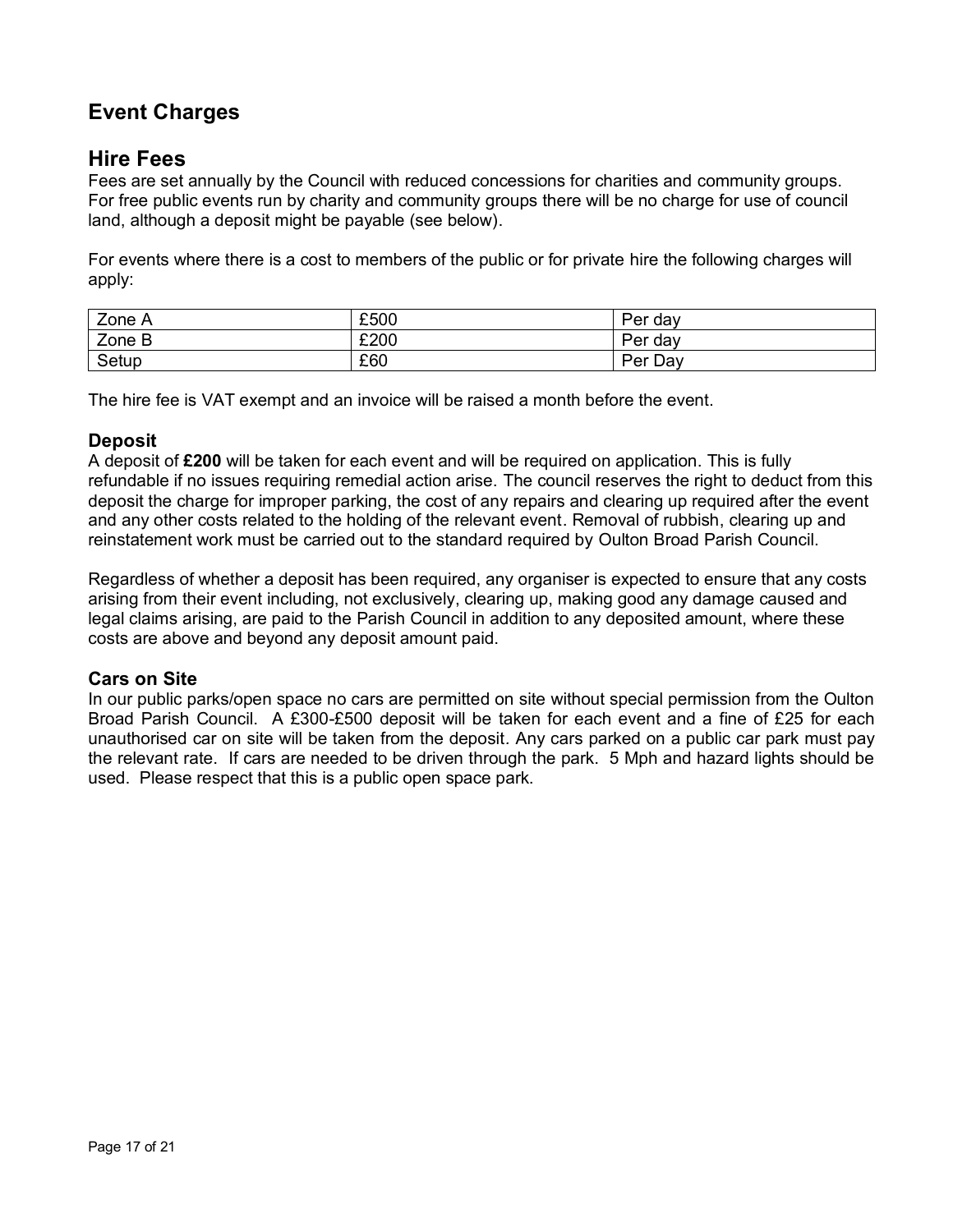## **Appendices**

#### **Event Risk Assessment Guidance Notes**

A full risk assessment should be carried out for all events. This will be a legal requirement in many circumstances. The following guidance should aid you in carrying out your risk assessments. A form to record your findings has also been provided at the back of this document which may be used. Any risk assessment made must at least cover the areas included within this form.

#### **Identifying the Hazards**

All hazards should be identified including those relating to the individual activities and any equipment. A hazard is something with the potential to cause harm. Only note hazards that could result in significant harm. The following should be taken into account:

- Any slipping, tripping or falling hazards.
- Hazards relating to fire risks or fire evacuation procedures.
- Any chemicals or other substances hazardous to health
- Moving parts of machinery.
- Any vehicles on site.
- Electrical safety e.g. use of any portable electrical appliances.
- Manual handling activities.
- Falls e.g. from ladders, structures or trailers.
- High noise levels.
- Poor lighting, heating or ventilation.
- Any possible risk from specific demonstrations or activities.
- Crowd intensity, movement and pinch points.

This list is by no means exhaustive and care should be taken to identify any other hazards associated with the activities at the event.

#### **Identifying Those at Risk**

For each hazard identified, list all those who may be affected. Do not list individuals by name, just list groups of people. The following should be taken into account:

- Stewards.
- Employees.
- Volunteers.
- Contractors.
- Vendors, exhibitors and performers.
- Members of the public.
- Vulnerable persons.
- Potential trespassers.
- Local residents.

#### **Areas to consider**

The following are examples of areas to consider:

- Type of event.
- Potential major incidents.
- Site hazards including car parks.
- Types of attendees such as children, elderly persons and the disabled.
- Crowd control, capacity, access and egress and stewarding.
- Provision for the emergency services.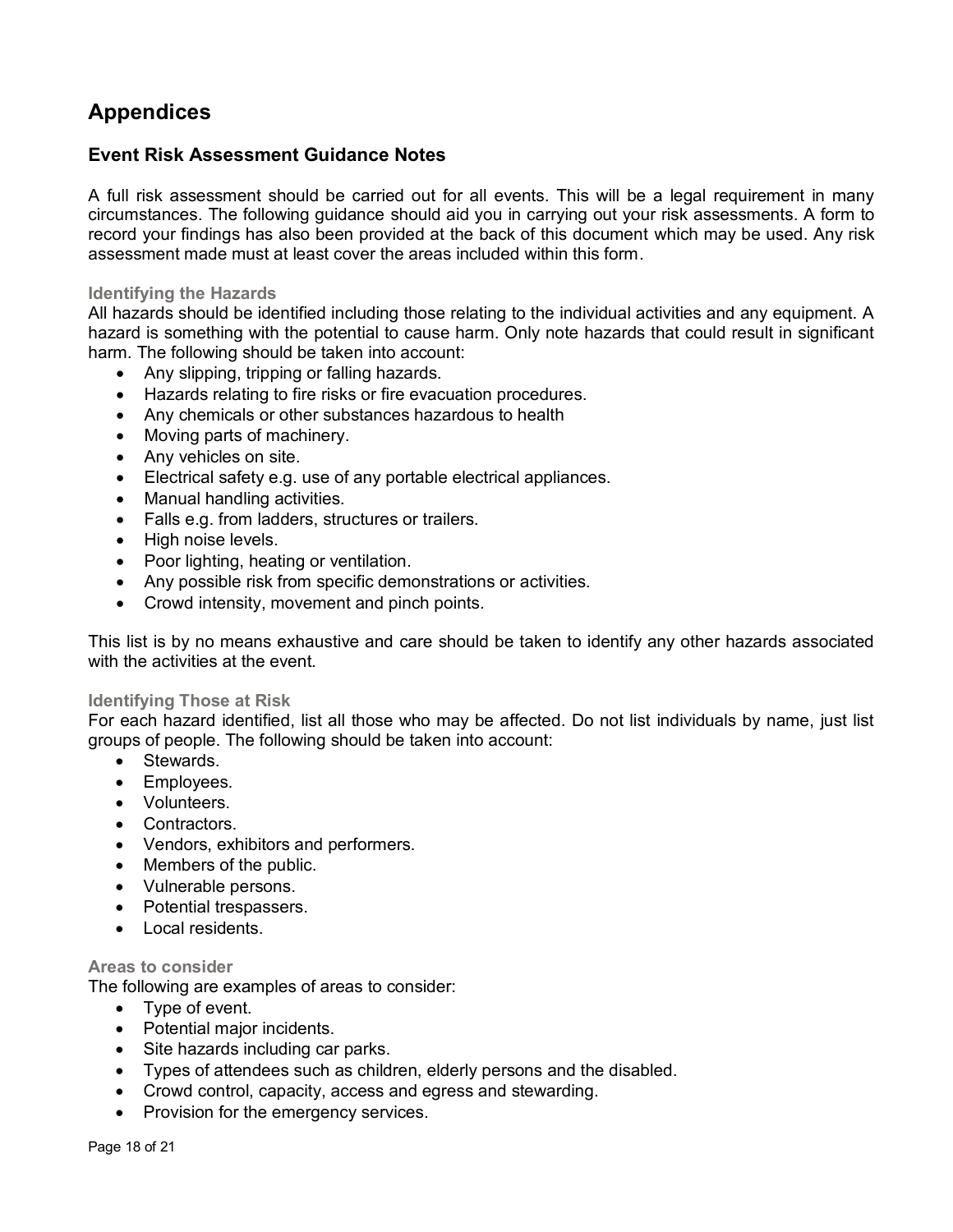Provision of first aid.

- Fire, security and cash collection.
- Health and safety issues.
- Exhibitors and demonstrations.
- Amusements and attractions.
- Structures.
- Waste management.

#### **Assessing the risk**

The extent of the risk arising from the hazards identified must be evaluated and existing control measures taken into account. The risk is the likelihood of the harm arising from the hazard. You should list the existing controls and assess whether or not any further controls are required. The following should be taken into account:

- Any information, instruction and training regarding the event and the activities involved.
- Compliance with legislative standards, codes of good practice and British Standards.
- Whether or not the existing controls have reduced the risk as far as is reasonably practicable.

#### **Further action necessary to control the risk**

Classify risks into high, medium and low. Examples of risks falling into these categories are as follows:

- **High** An unsecured inflatable being used in adverse weather conditions by young children.
- **Medium** A display of animals in a roped off arena.
- Low A mime artist performing amongst the crowd.

For each risk consider whether or not it can be eliminated completely. If it cannot, then decide what must be done to reduce it to an acceptable level. Only use personal protective equipment as a last resort when there is nothing else you can reasonably do. Consider the following:

- Removal of the hazard.
- Preventing access to the hazard e.g. by guarding dangerous parts of machinery.
- Implement procedures to reduce exposure to the hazard.
- The use of personal protective equipment.
- Find a substitute for that activity/machine etc.

#### **Record the Risk Assessment Findings**

Use the attached Risk Assessment Form to record all significant hazards, the nature and extent of the risks, and the action required to control them. Keep this for future reference or use. You could also refer to other documents you may have, such as manuals, codes of practice etc.

#### **Review and Revise**

If the nature of the risk's changes during the planning of the event, the risk assessments will need to be reviewed and updated.

#### **Information**

Where the risk assessment has identified significant risks, you must provide information to all those affected, regarding the nature of the risk and the control measures to be implemented.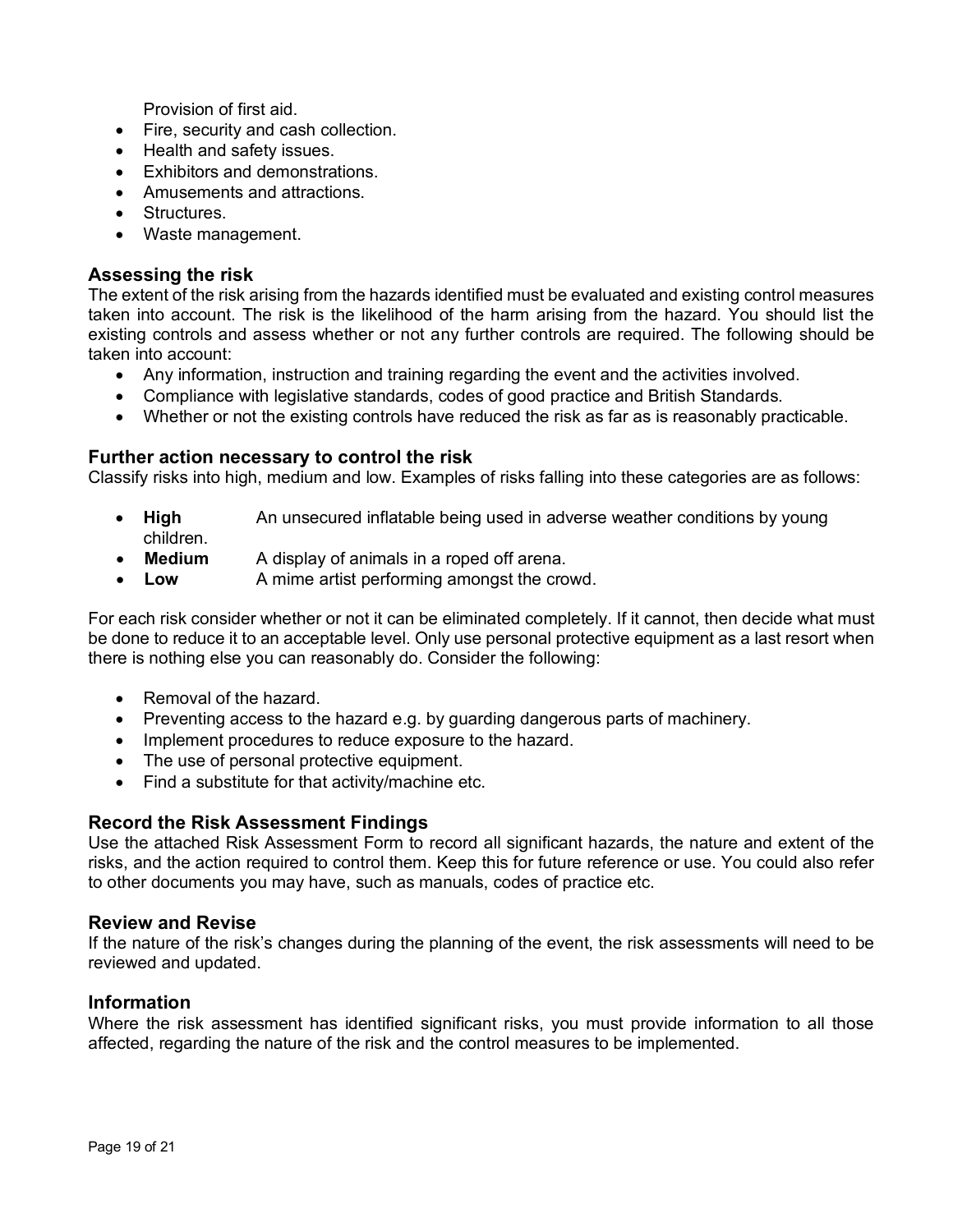# **Oulton Broad Parish Council**

## **Risk Assessment Template**

| Event:                    |                 | Date of Event:                 | Venue:                                      | Organiser:      |                                |
|---------------------------|-----------------|--------------------------------|---------------------------------------------|-----------------|--------------------------------|
| <b>Identified Hazards</b> | Persons at risk | Risk (High/<br>Medium/Lo<br>w) | <b>Measures required to control</b><br>risk | Action taken by | Date complete<br>and signature |
|                           |                 |                                |                                             |                 |                                |
|                           |                 |                                |                                             |                 |                                |
|                           |                 |                                |                                             |                 |                                |
|                           |                 |                                |                                             |                 |                                |
|                           |                 |                                |                                             |                 |                                |
|                           |                 |                                |                                             |                 |                                |
|                           |                 |                                |                                             |                 |                                |
|                           |                 |                                |                                             |                 |                                |

**Name of Assessor (print) Signature date**